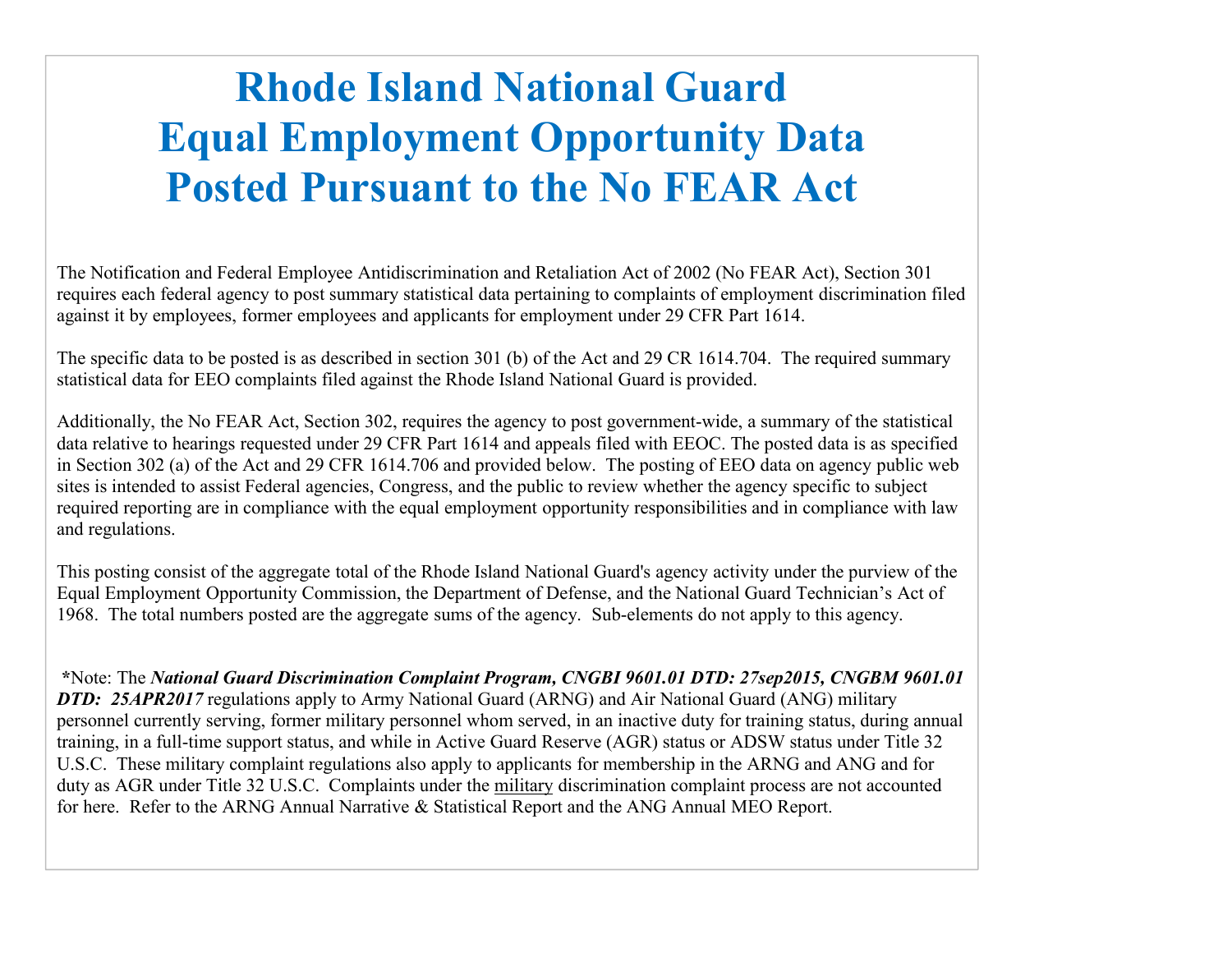## FY 2022 Data Rhode Island National Guard

| <b>Complaint Activity</b>  |  |         | <b>2022 Thru</b> |          |          |       |
|----------------------------|--|---------|------------------|----------|----------|-------|
|                            |  | 1st Qtr | 2nd Qtr. $ $     | 3rd Qtr. | 4th Qtr. | 09-30 |
| Number of Complaints Filed |  |         |                  |          |          |       |
| Number of Complainants     |  |         |                  |          |          |       |
| Repeat Filers              |  |         |                  |          |          |       |

|                                                                                                                                      | <b>Comparative Data</b> |                                 |          |          |                           |  |  |  |  |
|--------------------------------------------------------------------------------------------------------------------------------------|-------------------------|---------------------------------|----------|----------|---------------------------|--|--|--|--|
| <b>Complaints by Basis</b>                                                                                                           |                         | <b>Current Fiscal Year Data</b> |          |          |                           |  |  |  |  |
| <b>Note: Complaints can be</b><br>filed alleging multiple<br>bases. The sum of the<br>bases may not equal total<br>complaints filed. | 1st Qtr.                | 2nd Qtr.                        | 3rd Qtr. | 4th Qtr. | <b>2022 Thru</b><br>09-30 |  |  |  |  |
| Race                                                                                                                                 | $\Omega$                | 0                               |          |          | $\Omega$                  |  |  |  |  |
| Color                                                                                                                                | $\Omega$                | 0                               |          |          | $\Omega$                  |  |  |  |  |
| Religion                                                                                                                             | $\Omega$                | 0                               |          |          | $\Omega$                  |  |  |  |  |
| Reprisal                                                                                                                             | $\Omega$                | 0                               |          |          | $\Omega$                  |  |  |  |  |
| Sex/Gender/Orientation                                                                                                               | $\Omega$                | $\Omega$                        |          |          | $\Omega$                  |  |  |  |  |
| National Origin                                                                                                                      | $\Omega$                | $\Omega$                        |          |          | $\Omega$                  |  |  |  |  |
| Equal Pay Act                                                                                                                        | 0                       | $\Omega$                        |          |          | $\Omega$                  |  |  |  |  |
| Age                                                                                                                                  | 0                       | $\Omega$                        |          |          | $\Omega$                  |  |  |  |  |
| Disability/Pregnancy                                                                                                                 | $\Omega$                | 0                               |          |          | 0                         |  |  |  |  |
| Non-EEO                                                                                                                              | $\Omega$                | 0                               |          |          | 0                         |  |  |  |  |

| <b>Complaints by Issue</b> | <b>Comparative Data</b>         |  |
|----------------------------|---------------------------------|--|
|                            | <b>Current Fiscal Year Data</b> |  |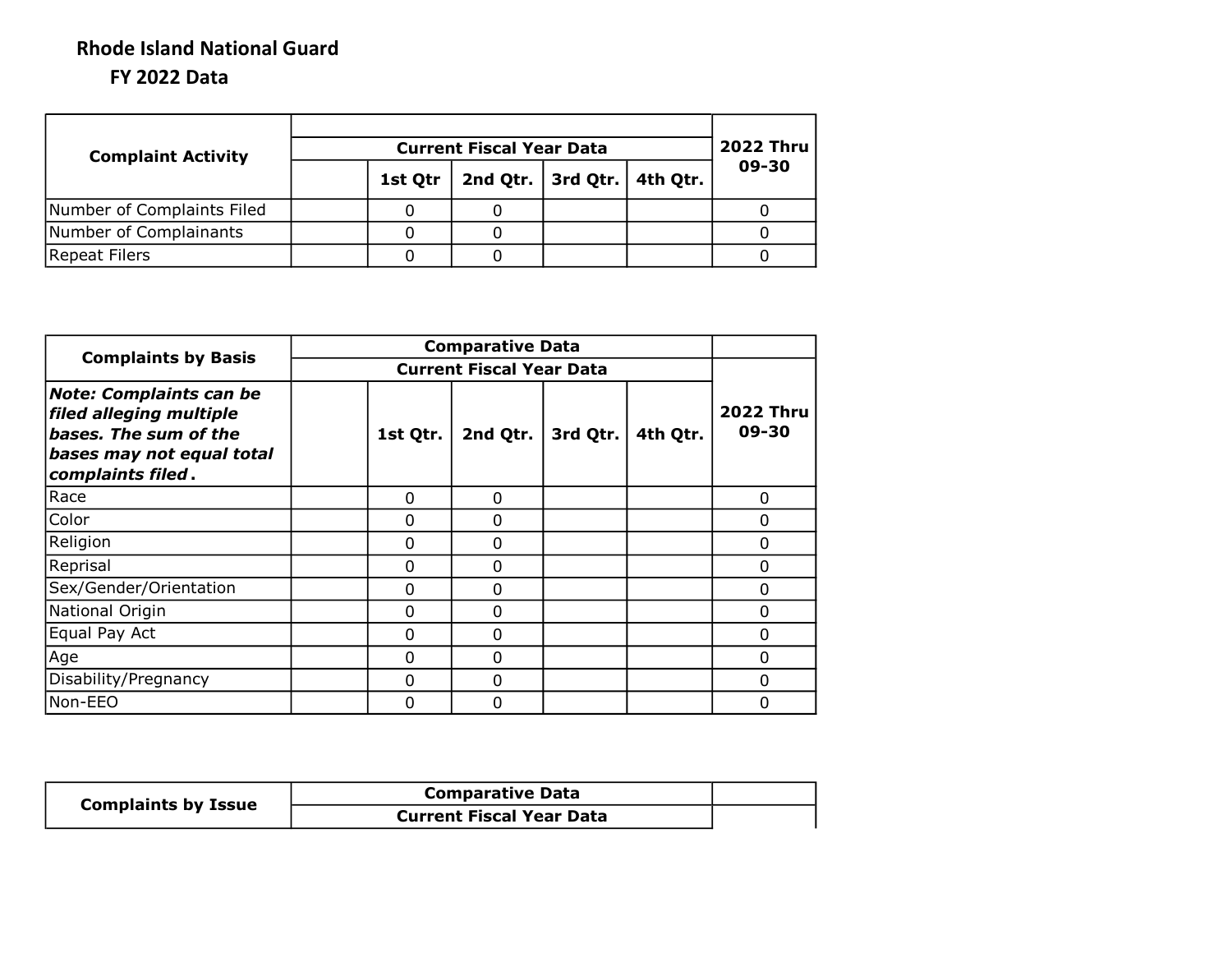| <b>Note: Complaints can be</b><br>filed alleging multiple<br>issues. The sum of the<br>issues may not equal total<br>complaints filed. | 1st Qtr.       | 2nd Qtr.       | 3rd Qtr. $\vert$ 4th Qtr. | <b>2022 Thru</b><br>09-30 |
|----------------------------------------------------------------------------------------------------------------------------------------|----------------|----------------|---------------------------|---------------------------|
| Appointment/Hire                                                                                                                       | $\overline{0}$ | $\overline{0}$ |                           | 0                         |
| Assignment of Duties                                                                                                                   | $\overline{0}$ | $\overline{0}$ |                           | 0                         |
| Awards                                                                                                                                 | $\overline{0}$ | $\overline{0}$ |                           | $\overline{0}$            |
| Conversion to Full-time                                                                                                                | $\overline{0}$ | $\overline{0}$ |                           | $\overline{0}$            |
| <b>Disciplinary Action</b>                                                                                                             |                |                |                           |                           |
| Demotion                                                                                                                               | $\mathbf 0$    | 0              |                           | $\overline{0}$            |
| Reprimand                                                                                                                              | 0              | $\mathbf 0$    |                           | 0                         |
| Removal                                                                                                                                | $\mathbf 0$    | $\mathbf 0$    |                           | $\overline{0}$            |
| Suspension                                                                                                                             | 0              | $\overline{0}$ |                           | $\overline{0}$            |
| Other                                                                                                                                  | $\overline{0}$ | $\overline{0}$ |                           | $\overline{0}$            |
| Duty Hours                                                                                                                             | $\mathbf 0$    | $\mathbf 0$    |                           | $\overline{0}$            |
| <b>Evaluation Appraisal</b>                                                                                                            | $\mathbf 0$    | $\overline{0}$ |                           | $\overline{0}$            |
| Examination/Test                                                                                                                       | $\overline{0}$ | $\overline{0}$ |                           | $\overline{0}$            |
| <b>Harassment</b>                                                                                                                      |                |                |                           |                           |
| Non-Sexual                                                                                                                             | $\mathbf 0$    | $\mathbf 0$    |                           | 0                         |
| Sexual                                                                                                                                 | $\mathbf 0$    | $\mathbf 0$    |                           | 0                         |
| <b>Medical Examination</b>                                                                                                             | $\mathbf 0$    | $\mathbf 0$    |                           | $\overline{0}$            |
| Pay (Including Overtime)                                                                                                               | $\mathbf 0$    | $\mathbf 0$    |                           | $\mathbf 0$               |
| Promotion/Non-Selection                                                                                                                | $\overline{0}$ | 0              |                           | 0                         |
| Reassignment                                                                                                                           |                |                |                           |                           |
| Denied                                                                                                                                 | $\mathbf 0$    | $\overline{0}$ |                           | $\overline{0}$            |
| Directed                                                                                                                               | $\mathbf 0$    | $\overline{0}$ |                           | $\mathbf 0$               |
| Reasonable Accommodation                                                                                                               | $\overline{0}$ | $\overline{0}$ |                           | $\overline{0}$            |
| Reinstatement                                                                                                                          | $\overline{0}$ | $\overline{0}$ |                           | $\overline{0}$            |
| Retirement                                                                                                                             | $\mathbf 0$    | $\mathbf 0$    |                           | $\overline{0}$            |
| Termination                                                                                                                            | $\mathbf 0$    | $\mathbf 0$    |                           | $\overline{0}$            |
| Terms/Conditions of<br>Employment                                                                                                      | 0              | 0              |                           | 0                         |
| Time and Attendance                                                                                                                    | $\mathbf 0$    | $\mathbf 0$    |                           | 0                         |
| Training                                                                                                                               | $\mathbf 0$    | $\overline{0}$ |                           | 0                         |
| Other                                                                                                                                  | $\overline{0}$ | $\overline{0}$ |                           | $\overline{0}$            |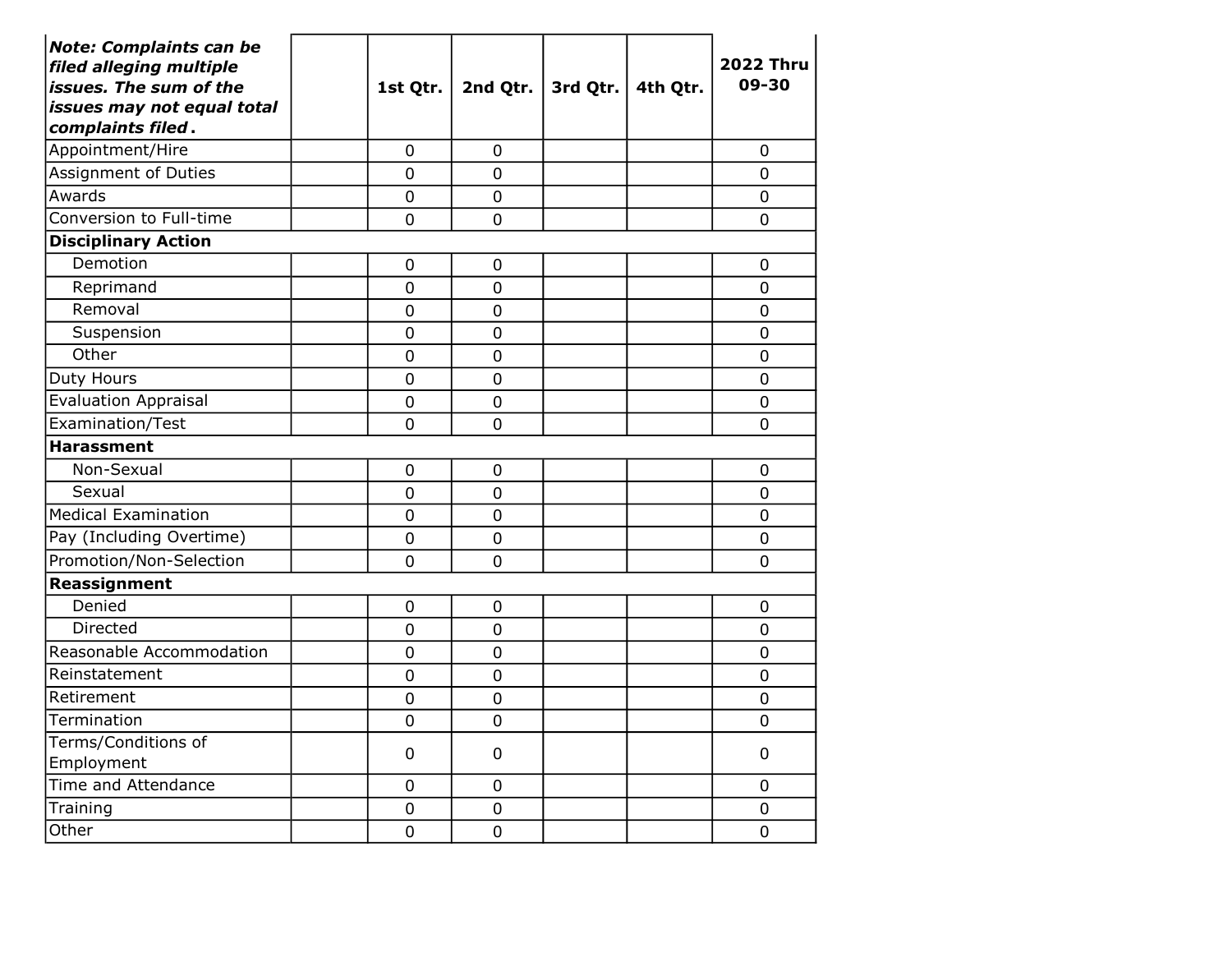| <b>Processing Time</b>                                                     |  |          | <b>Current Fiscal Year Data</b> |          |          | <b>2022 Thru</b> |
|----------------------------------------------------------------------------|--|----------|---------------------------------|----------|----------|------------------|
|                                                                            |  | 1st Qtr. | 2nd Qtr.                        | 3rd Qtr. | 4th Qtr. | 09-30            |
| Complaints pending during<br>fiscal year                                   |  |          |                                 |          |          |                  |
| Average number of days in<br>investigation stage                           |  | 0        | 0                               |          |          | 0                |
| Average number of days in<br>final action stage                            |  | 0        | 0                               |          |          | 0                |
| Complaint pending during<br>fiscal year where hearing was<br>requested     |  |          |                                 |          |          |                  |
| Average number of days in<br>investigation stage                           |  | $\Omega$ | $\Omega$                        |          |          | $\Omega$         |
| Average number of days in<br>final action stage                            |  | 0        | 0                               |          |          | 0                |
| Complaint pending during<br>fiscal year where hearing was<br>not requested |  |          |                                 |          |          |                  |
| Average number of days in<br>investigation stage                           |  | $\Omega$ | $\Omega$                        |          |          | $\Omega$         |
| Average number of days in<br>final action stage                            |  | 0        | 0                               |          |          | 0                |

|                                                       |  |          | <b>Comparative Data</b>  |          |          |   |
|-------------------------------------------------------|--|----------|--------------------------|----------|----------|---|
| <b>Complaints Dismissed by</b><br><b>Agency</b>       |  |          | <b>2022Thru</b><br>09-30 |          |          |   |
|                                                       |  | 1st Qtr. | 2nd Qtr.                 | 3rd Qtr. | 4th Qtr. |   |
| <b>Total Complaints Dismissed</b>                     |  | O        | U                        |          |          |   |
| Average days pending prior to<br>ldismissal           |  | 0        | 0                        |          |          | 0 |
| <b>Complaints Withdrawn by</b><br><b>Complainants</b> |  |          |                          |          |          |   |
| <b>Total Complaints Withdrawn</b>                     |  |          | O                        |          |          |   |
|                                                       |  |          |                          |          |          |   |

Comparative Data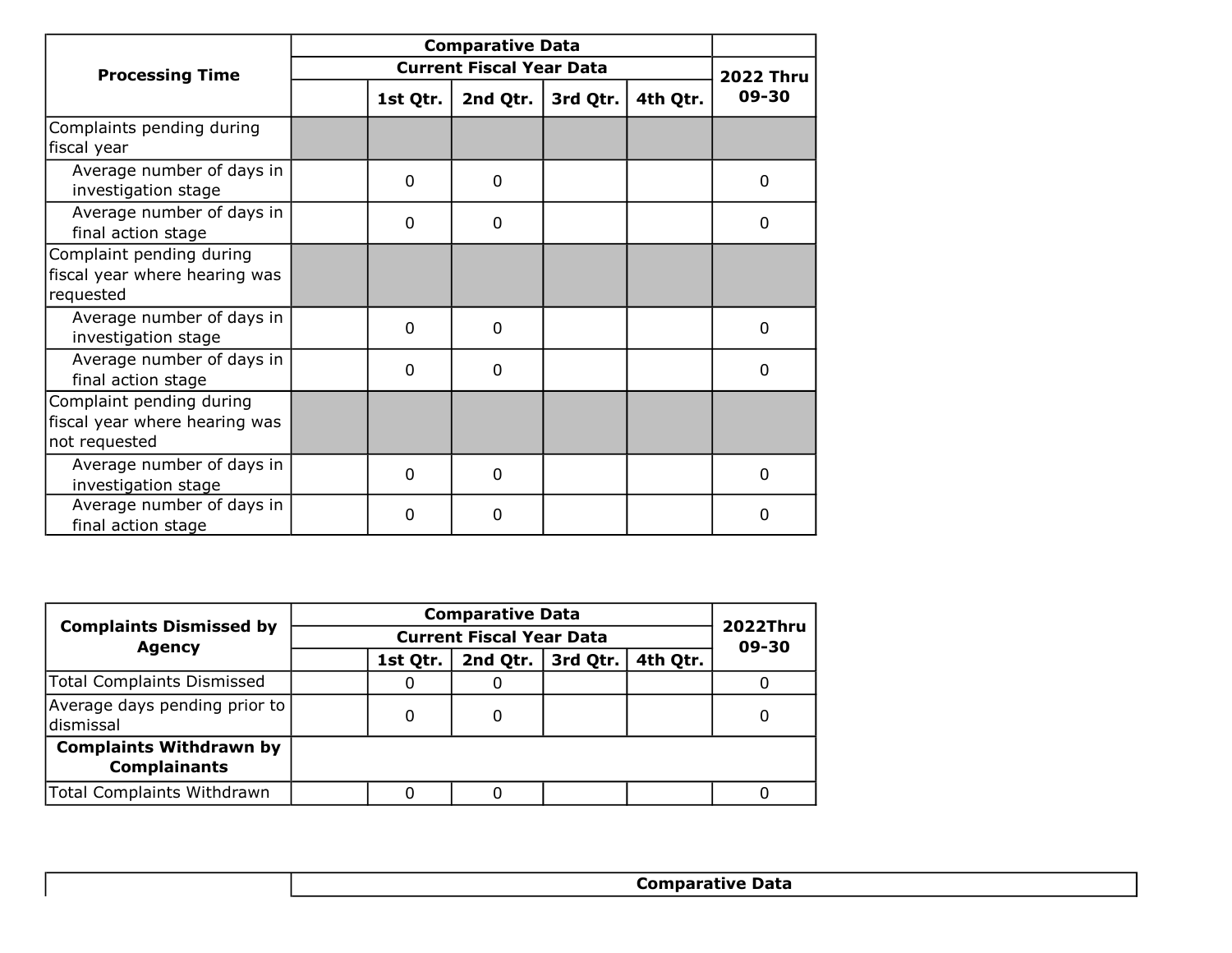| <b>Total Final Actions Finding</b> | <b>Current Fiscal Year Data</b> |               |          |               |          |               |   |               |  |                 |  |
|------------------------------------|---------------------------------|---------------|----------|---------------|----------|---------------|---|---------------|--|-----------------|--|
| <b>Discrimination</b>              | 1st Qtr.                        |               | 2nd Qtr. |               | 3rd Qtr. |               |   | 4th Qtr.      |  | 2022 Thru 09-30 |  |
|                                    | #                               | $\frac{1}{2}$ |          | $\frac{1}{2}$ |          | $\frac{1}{2}$ | # | $\frac{1}{2}$ |  | $\frac{1}{2}$   |  |
| Total Number Findings              |                                 |               |          |               |          |               |   |               |  |                 |  |
| Without Hearing                    |                                 | $0\%$         |          | 0%            |          | $0\%$         |   | 0%            |  | 0%              |  |
| With Hearing                       |                                 | $0\%$         |          | 0%            |          | $0\%$         |   | $0\%$         |  | 0%              |  |

| <b>Findings of Discrimination</b>                                                                         | <b>Comparative Data</b> |             |               |             |                                 |   |               |      |               |  |  |
|-----------------------------------------------------------------------------------------------------------|-------------------------|-------------|---------------|-------------|---------------------------------|---|---------------|------|---------------|--|--|
| <b>Rendered by Basis</b>                                                                                  |                         |             |               |             | <b>Current Fiscal Year Data</b> |   |               |      |               |  |  |
| <b>Note: Complaints can be</b>                                                                            |                         | 1st Qtr.    |               |             | 2nd Qtr.                        |   | 3rd Qtr.      |      | 4th Qtr.      |  |  |
| filed alleging multiple<br>bases. The sum of the<br>bases may not equal total<br>complaints and findings. |                         | #           | $\frac{0}{0}$ | #           | $\frac{0}{0}$                   | # | $\frac{0}{0}$ | $\#$ | $\frac{0}{0}$ |  |  |
| <b>Total Number Findings</b>                                                                              |                         |             |               |             |                                 |   |               |      |               |  |  |
| Race                                                                                                      |                         | 0           | 0%            | $\mathbf 0$ | 0%                              |   | 0%            |      | $0\%$         |  |  |
| Color                                                                                                     |                         | 0           | 0%            | $\mathbf 0$ | 0%                              |   | 0%            |      | 0%            |  |  |
| Religion                                                                                                  |                         | 0           | 0%            | $\mathbf 0$ | $0\%$                           |   | 0%            |      | $0\%$         |  |  |
| Reprisal                                                                                                  |                         | 0           | 0%            | $\mathbf 0$ | $0\%$                           |   | 0%            |      | $0\%$         |  |  |
| Sex/Gender/Orientation                                                                                    |                         | 0           | 0%            | $\mathbf 0$ | 0%                              |   | 0%            |      | 0%            |  |  |
| National Origin                                                                                           |                         | 0           | 0%            | $\mathbf 0$ | $0\%$                           |   | $0\%$         |      | $0\%$         |  |  |
| Equal Pay Act                                                                                             |                         | 0           | 0%            | $\mathbf 0$ | 0%                              |   | 0%            |      | $0\%$         |  |  |
| Age                                                                                                       |                         | $\mathbf 0$ | 0%            | $\mathbf 0$ | 0%                              |   | 0%            |      | 0%            |  |  |
| Disability/Pregnancy                                                                                      |                         | 0           | 0%            | $\mathbf 0$ | $0\%$                           |   | $0\%$         |      | $0\%$         |  |  |
| Non-EEO                                                                                                   |                         | 0           | 0%            | $\mathbf 0$ | $0\%$                           |   | 0%            |      | 0%            |  |  |
|                                                                                                           |                         |             |               |             |                                 |   |               |      |               |  |  |
| <b>Findings After Hearing</b>                                                                             |                         |             |               |             |                                 |   |               |      |               |  |  |
| Race                                                                                                      |                         | 0           |               | $\mathbf 0$ |                                 |   |               |      |               |  |  |
| Color                                                                                                     |                         | 0           |               | $\mathbf 0$ |                                 |   |               |      |               |  |  |
| Religion                                                                                                  |                         | 0           |               | $\mathbf 0$ |                                 |   |               |      |               |  |  |
| Reprisal                                                                                                  |                         | 0           |               | $\mathbf 0$ |                                 |   |               |      |               |  |  |
| Sex/Gender/Orientation                                                                                    |                         | 0           |               | $\mathbf 0$ |                                 |   |               |      |               |  |  |
| National Origin                                                                                           |                         | 0           |               | $\mathbf 0$ |                                 |   |               |      |               |  |  |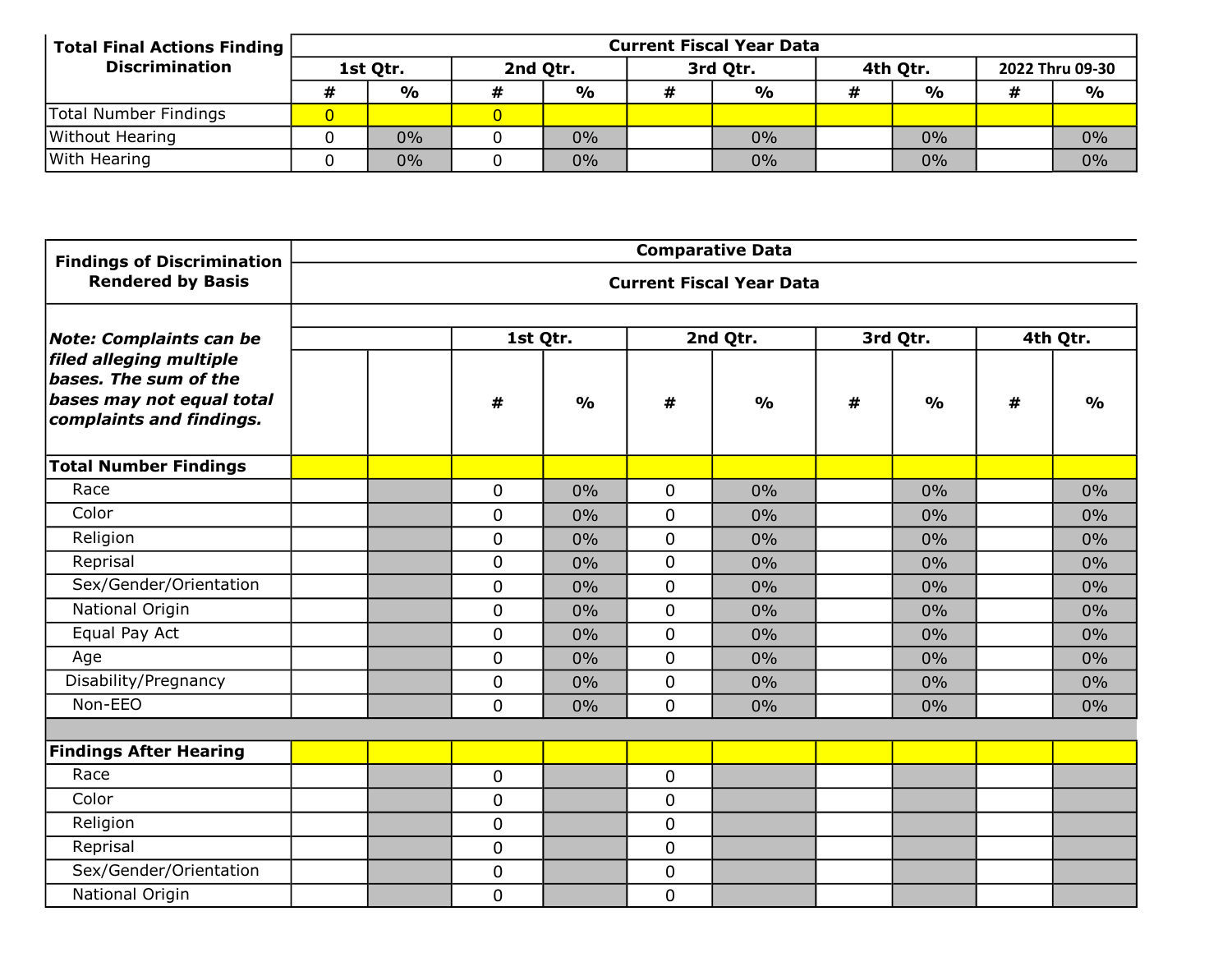| Equal Pay Act                   |  | 0           | 0           |  |  |  |
|---------------------------------|--|-------------|-------------|--|--|--|
| Age                             |  | 0           | $\mathbf 0$ |  |  |  |
| Disability/Pregnancy            |  | $\mathbf 0$ | $\mathbf 0$ |  |  |  |
| Non-EEO                         |  | 0           | $\mathbf 0$ |  |  |  |
|                                 |  |             |             |  |  |  |
| <b>Findings Without Hearing</b> |  |             |             |  |  |  |
| Race                            |  | 0           | $\mathbf 0$ |  |  |  |
| Color                           |  | 0           | 0           |  |  |  |
| Religion                        |  | 0           | $\mathbf 0$ |  |  |  |
| Reprisal                        |  | $\mathbf 0$ | $\mathbf 0$ |  |  |  |
| Sex/Gender/Orientation          |  | $\mathbf 0$ | $\mathbf 0$ |  |  |  |
| National Origin                 |  | 0           | $\mathbf 0$ |  |  |  |
| Equal Pay Act                   |  | $\mathbf 0$ | $\mathbf 0$ |  |  |  |
| Age                             |  | $\Omega$    | 0           |  |  |  |
| Disability/Pregnancy            |  | 0           | $\mathbf 0$ |  |  |  |
| Non-EEO                         |  | 0           | $\mathbf 0$ |  |  |  |

|                                                                                     | <b>Comparative Data</b> |  |             |               |             |                                 |   |               |   |               |  |  |
|-------------------------------------------------------------------------------------|-------------------------|--|-------------|---------------|-------------|---------------------------------|---|---------------|---|---------------|--|--|
| <b>Findings of Discrimination</b>                                                   |                         |  |             |               |             | <b>Current Fiscal Year Data</b> |   |               |   |               |  |  |
| <b>Rendered by Issue</b><br>Demotion<br>Reprimand<br>Suspension<br>Removal<br>Other |                         |  |             | 1st Qtr.      |             | 2nd Qtr.                        |   | 3rd Qtr.      |   | 4th Qtr.      |  |  |
|                                                                                     |                         |  | #           | $\frac{0}{0}$ | #           | $\frac{0}{0}$                   | # | $\frac{1}{2}$ | # | $\frac{1}{2}$ |  |  |
| <b>Total Number Findings</b>                                                        |                         |  |             |               |             |                                 |   |               |   |               |  |  |
| Appointment/Hire                                                                    |                         |  | $\mathbf 0$ |               | $\mathbf 0$ |                                 |   |               |   |               |  |  |
| Assignment of Duties                                                                |                         |  | 0           |               | 0           |                                 |   |               |   |               |  |  |
| Awards                                                                              |                         |  | 0           |               | 0           |                                 |   |               |   |               |  |  |
| Conversion to Full-time                                                             |                         |  | $\mathbf 0$ |               | $\mathbf 0$ |                                 |   |               |   |               |  |  |
| Disciplinary Action                                                                 |                         |  | $\mathbf 0$ |               | $\mathbf 0$ |                                 |   |               |   |               |  |  |
|                                                                                     |                         |  | 0           |               | 0           |                                 |   |               |   |               |  |  |
|                                                                                     |                         |  | 0           |               | $\mathbf 0$ |                                 |   |               |   |               |  |  |
|                                                                                     |                         |  | 0           |               | 0           |                                 |   |               |   |               |  |  |
|                                                                                     |                         |  | $\mathbf 0$ |               | $\mathbf 0$ |                                 |   |               |   |               |  |  |
|                                                                                     |                         |  | $\mathbf 0$ |               | $\mathbf 0$ |                                 |   |               |   |               |  |  |
| Duty Hours                                                                          |                         |  | $\mathbf 0$ |               | $\mathbf 0$ |                                 |   |               |   |               |  |  |
| <b>Evaluation Appraisal</b>                                                         |                         |  | $\mathbf 0$ |               | $\mathbf 0$ |                                 |   |               |   |               |  |  |
| Examination/Test                                                                    |                         |  | 0           |               | 0           |                                 |   |               |   |               |  |  |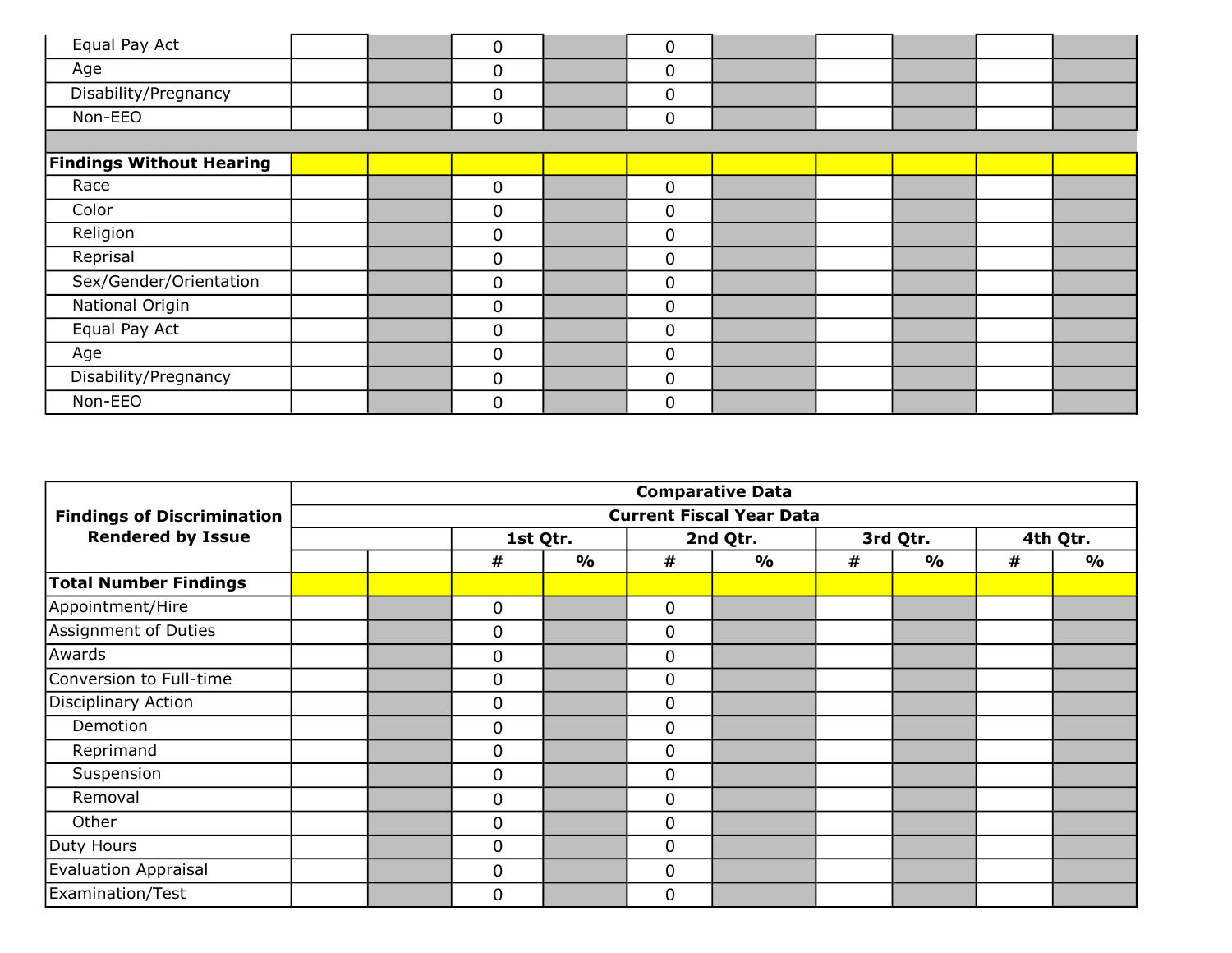| Harassment                    | 0                   | $\mathbf 0$ |  |  |  |
|-------------------------------|---------------------|-------------|--|--|--|
| Non-Sexual                    | 0                   | $\mathbf 0$ |  |  |  |
| Sexual                        | 0                   | $\mathbf 0$ |  |  |  |
| Medical Examination           | $\mathbf 0$         | $\mathbf 0$ |  |  |  |
| Pay (Including Overtime)      | $\pmb{0}$           | $\pmb{0}$   |  |  |  |
| Promotion/Non-Selection       | $\mathsf{O}\xspace$ | $\mathbf 0$ |  |  |  |
| Reassignment                  | 0                   | $\mathbf 0$ |  |  |  |
| Denied                        | $\mathbf 0$         | $\mathbf 0$ |  |  |  |
| Directed                      | 0                   | $\mathbf 0$ |  |  |  |
| Reasonable Accommodation      | 0                   | $\mathbf 0$ |  |  |  |
| Reinstatement                 | $\mathbf 0$         | $\mathbf 0$ |  |  |  |
| Retirement                    | $\pmb{0}$           | $\pmb{0}$   |  |  |  |
| Termination                   | 0                   | $\mathbf 0$ |  |  |  |
| Terms/Conditions of           | 0                   | $\mathbf 0$ |  |  |  |
| Time and Attendance           | $\pmb{0}$           | $\mathbf 0$ |  |  |  |
| Training                      | $\pmb{0}$           | $\pmb{0}$   |  |  |  |
| Other                         | 0                   | $\mathbf 0$ |  |  |  |
|                               |                     |             |  |  |  |
| <b>Findings After Hearing</b> |                     |             |  |  |  |
| Appointment/Hire              | 0                   | $\mathbf 0$ |  |  |  |
| <b>Assignment of Duties</b>   | 0                   | $\mathbf 0$ |  |  |  |
| Awards                        | $\mathbf 0$         | $\mathbf 0$ |  |  |  |
| Conversion to Full-time       | $\mathbf 0$         | $\mathbf 0$ |  |  |  |
| Disciplinary Action           |                     |             |  |  |  |
| Demotion                      | 0                   | $\mathbf 0$ |  |  |  |
| Reprimand                     | 0                   | $\mathbf 0$ |  |  |  |
| Suspension                    | $\pmb{0}$           | $\mathbf 0$ |  |  |  |
| Removal                       | 0                   | $\mathbf 0$ |  |  |  |
| Other                         | 0                   | $\mathbf 0$ |  |  |  |
| Duty Hours                    | 0                   | $\mathbf 0$ |  |  |  |
| <b>Evaluation Appraisal</b>   | 0                   | $\mathbf 0$ |  |  |  |
| Examination/Test              | $\mathbf 0$         | $\mathbf 0$ |  |  |  |
| Harassment                    |                     |             |  |  |  |
| Non-Sexual                    | $\mathbf 0$         | $\mathbf 0$ |  |  |  |
| Sexual                        | 0                   | $\mathbf 0$ |  |  |  |
| Medical Examination           | $\pmb{0}$           | $\mathbf 0$ |  |  |  |
| Pay (Including Overtime)      | $\mathbf 0$         | $\mathbf 0$ |  |  |  |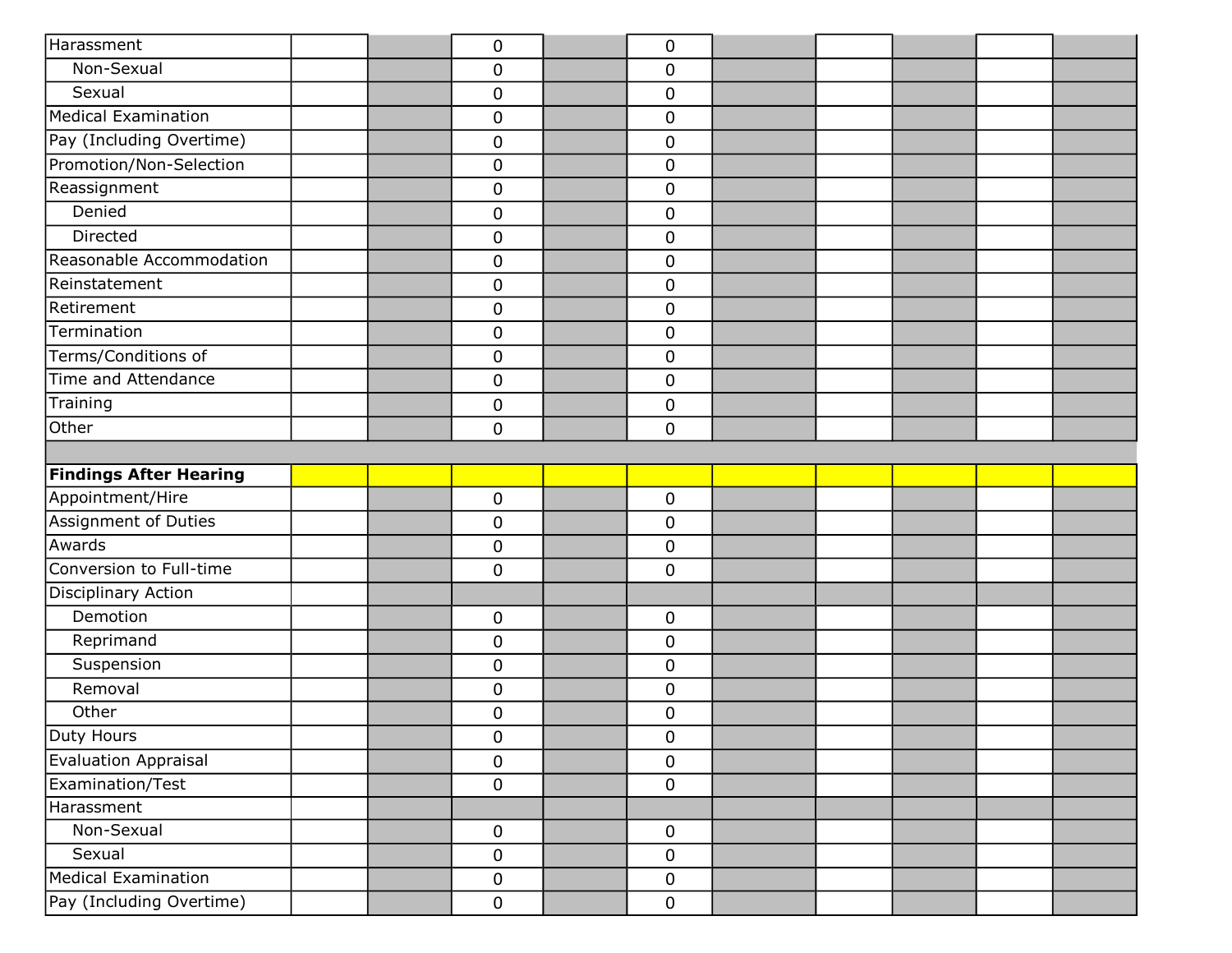| Promotion/Non-Selection         |  | 0           |           | $\pmb{0}$   |  |  |  |
|---------------------------------|--|-------------|-----------|-------------|--|--|--|
| Reassignment                    |  |             |           |             |  |  |  |
| Denied                          |  | 0           |           | $\mathbf 0$ |  |  |  |
| Directed                        |  | 0           |           | 0           |  |  |  |
| Reasonable Accommodation        |  | 0           |           | $\mathbf 0$ |  |  |  |
| Reinstatement                   |  | 0           |           | $\pmb{0}$   |  |  |  |
| Retirement                      |  | 0           |           | $\mathbf 0$ |  |  |  |
| Termination                     |  | 0           |           | $\mathbf 0$ |  |  |  |
| Terms/Conditions of             |  |             |           |             |  |  |  |
| Employment                      |  | 0           |           | $\mathbf 0$ |  |  |  |
| Time and Attendance             |  | 0           |           | $\mathbf 0$ |  |  |  |
| Training                        |  | 0           |           | 0           |  |  |  |
| Other                           |  | 0           |           | $\mathbf 0$ |  |  |  |
|                                 |  |             | $\pmb{0}$ |             |  |  |  |
| <b>Findings Without Hearing</b> |  |             |           |             |  |  |  |
| Appointment/Hire                |  | 0           |           | $\mathbf 0$ |  |  |  |
| Assignment of Duties            |  | 0           |           | $\mathbf 0$ |  |  |  |
| Awards                          |  | $\pmb{0}$   |           | $\mathbf 0$ |  |  |  |
| Conversion to Full-time         |  | 0           |           | $\mathbf 0$ |  |  |  |
| <b>Disciplinary Action</b>      |  |             |           |             |  |  |  |
| Demotion                        |  | 0           |           | $\pmb{0}$   |  |  |  |
| Reprimand                       |  | 0           |           | $\pmb{0}$   |  |  |  |
| Suspension                      |  | 0           |           | $\mathbf 0$ |  |  |  |
| Removal                         |  | 0           |           | $\mathbf 0$ |  |  |  |
| Other                           |  | $\pmb{0}$   |           | $\pmb{0}$   |  |  |  |
| Duty Hours                      |  | 0           |           | $\mathbf 0$ |  |  |  |
| <b>Evaluation Appraisal</b>     |  | 0           |           | $\mathbf 0$ |  |  |  |
| Examination/Test                |  | 0           |           | $\mathbf 0$ |  |  |  |
| Harassment                      |  |             |           |             |  |  |  |
| Non-Sexual                      |  | 0           |           | 0           |  |  |  |
| Sexual                          |  | 0           |           | $\mathbf 0$ |  |  |  |
| <b>Medical Examination</b>      |  | 0           |           | $\mathbf 0$ |  |  |  |
| Pay (Including Overtime)        |  | $\mathbf 0$ |           | $\mathbf 0$ |  |  |  |
| Promotion/Non-Selection         |  | $\pmb{0}$   |           | $\mathbf 0$ |  |  |  |
| Reassignment                    |  |             |           |             |  |  |  |
| Denied                          |  | $\pmb{0}$   |           | $\mathbf 0$ |  |  |  |
| Directed                        |  | 0           |           | $\mathbf 0$ |  |  |  |
|                                 |  |             |           |             |  |  |  |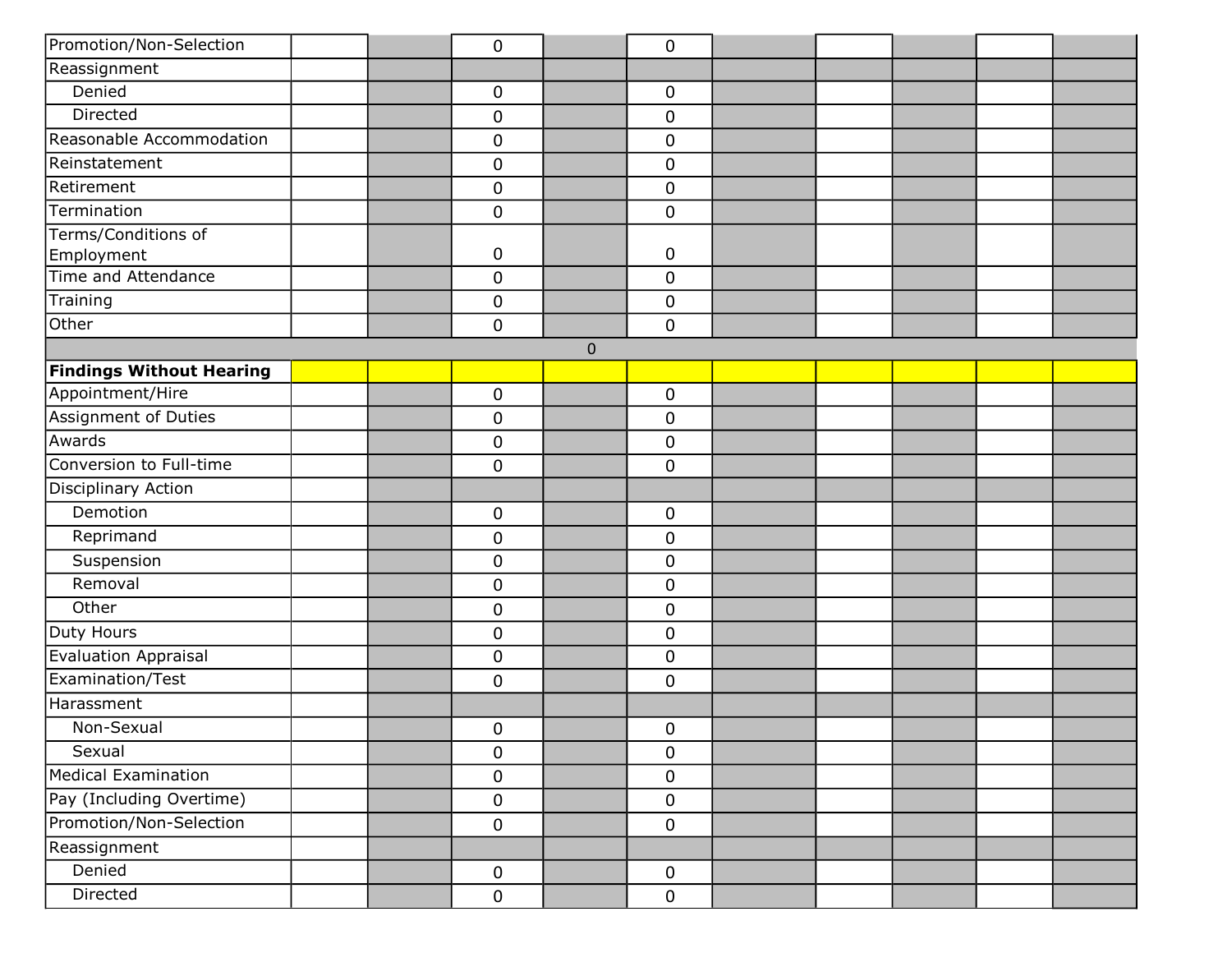| Reasonable Accommodation          |  |  |  |  |  |
|-----------------------------------|--|--|--|--|--|
| Reinstatement                     |  |  |  |  |  |
| Retirement                        |  |  |  |  |  |
| Termination                       |  |  |  |  |  |
| Terms/Conditions of<br>Employment |  |  |  |  |  |
| Time and Attendance               |  |  |  |  |  |
| Training                          |  |  |  |  |  |
| Other                             |  |  |  |  |  |

| <b>Pending Complaints Filed</b>                         |          | <b>Comparative Data</b>         |          |          |                           |
|---------------------------------------------------------|----------|---------------------------------|----------|----------|---------------------------|
| in Previous Fiscal Years by                             |          | <b>Current Fiscal Year Data</b> |          |          | <b>2022 Thru</b><br>09-30 |
| <b>Status</b>                                           | 1st Qtr. | 2nd Qtr.                        | 3rd Qtr. | 4th Qtr. |                           |
| Total complaints from<br>previous Fiscal Years          | 0        | 0                               |          |          | 0                         |
| <b>Total Complainants</b>                               | O        | 0                               |          |          | $\Omega$                  |
| <b>Number complaints pending</b>                        |          |                                 |          |          |                           |
| Investigation                                           | O        | $\Omega$                        |          |          | $\Omega$                  |
| Hearing                                                 |          | O                               |          |          | 0                         |
| <b>Final Action</b>                                     | n        | <sup>0</sup>                    |          |          | 0                         |
| Appeal with EEOC Office of<br><b>Federal Operations</b> | 0        | O                               |          |          |                           |
|                                                         |          |                                 |          |          |                           |

|                                 |  | <b>Comparative Data</b> |                    |                         |  |       |  |  |  |
|---------------------------------|--|-------------------------|--------------------|-------------------------|--|-------|--|--|--|
| <b>Complaint Investigations</b> |  | <b>2022 Thru</b>        |                    |                         |  |       |  |  |  |
|                                 |  |                         | 1st Qtr.  2nd Qtr. | $ 3rd$ Qtr. $ 4th$ Qtr. |  | 09-30 |  |  |  |
| Pending Complaints Where        |  |                         |                    |                         |  |       |  |  |  |
| Investigations Exceeds          |  |                         |                    |                         |  | 0     |  |  |  |
| Required Time Frames            |  |                         |                    |                         |  |       |  |  |  |

## Rhode Island National Guard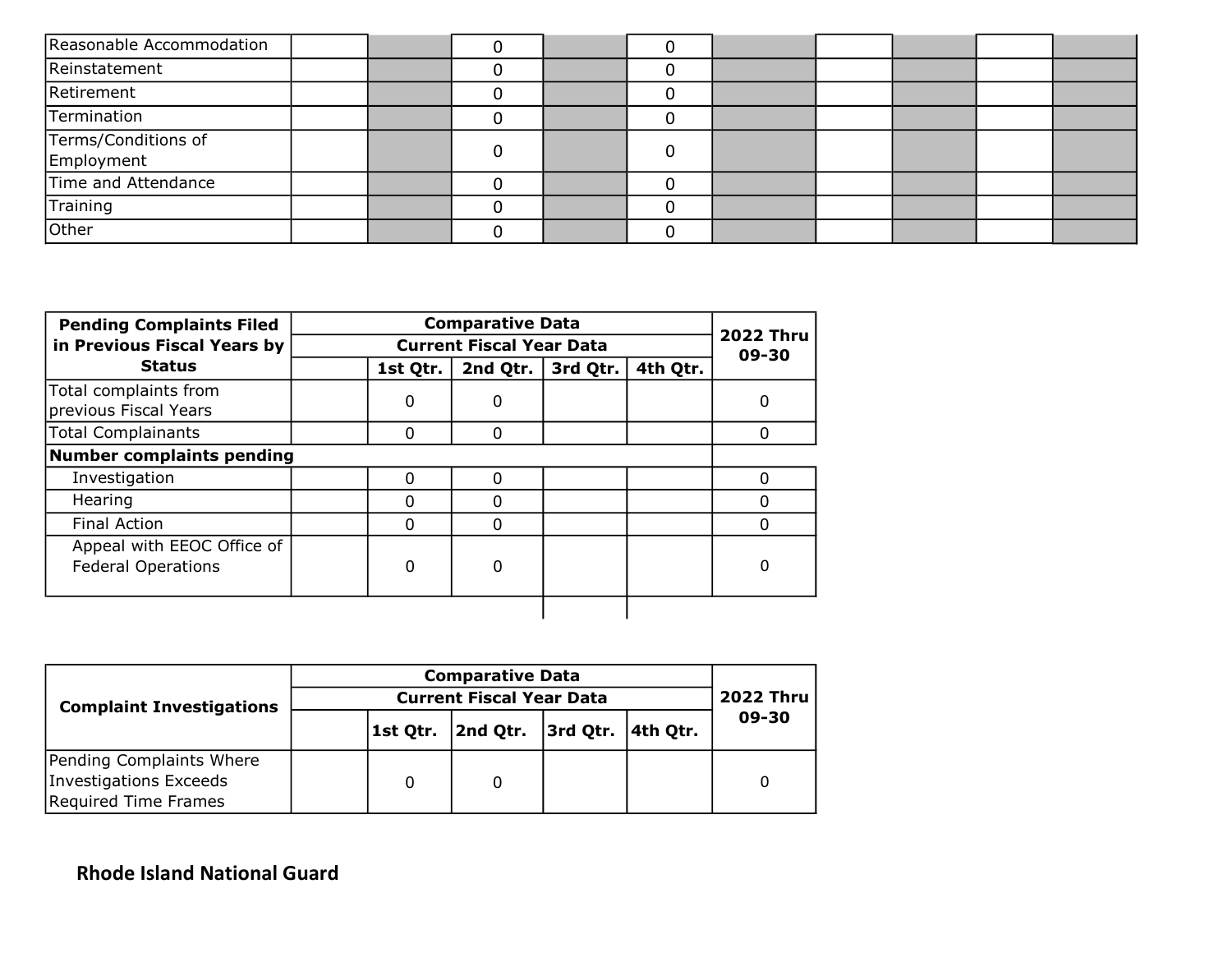|                            |      | <b>Comparative Data</b> |      |      |      |  |  |  |  |
|----------------------------|------|-------------------------|------|------|------|--|--|--|--|
| <b>Complaint Activity</b>  |      |                         |      |      |      |  |  |  |  |
|                            | 2017 | 2018                    | 2019 | 2020 | 2021 |  |  |  |  |
| Number of Complaints Filed |      |                         |      |      |      |  |  |  |  |
| Number of Complainants     |      |                         |      |      |      |  |  |  |  |
| Repeat Filers              |      |                         |      |      |      |  |  |  |  |

| <b>Complaints by Basis</b>                                                                                                           |      |          | <b>Previous Fiscal Year Data</b> |          |          |  |
|--------------------------------------------------------------------------------------------------------------------------------------|------|----------|----------------------------------|----------|----------|--|
| <b>Note: Complaints can be</b><br>filed alleging multiple<br>bases. The sum of the<br>bases may not equal total<br>complaints filed. | 2017 | 2018     | 2019                             | 2020     | 2021     |  |
| Race                                                                                                                                 | 0    | $\Omega$ | $\Omega$                         | $\Omega$ | $\Omega$ |  |
| Color                                                                                                                                | 0    | 0        | $\Omega$                         | $\Omega$ | 0        |  |
| Religion                                                                                                                             | 0    | 0        | $\Omega$                         | $\Omega$ | 0        |  |
| Reprisal                                                                                                                             | 0    | 0        | $\Omega$                         | 0        | 0        |  |
| Sex/Gender/Orientation                                                                                                               | 0    | $\Omega$ | $\Omega$                         | 0        | 0        |  |
| National Origin                                                                                                                      | 0    | $\Omega$ | $\Omega$                         | $\Omega$ | 0        |  |
| Equal Pay Act                                                                                                                        | 0    | $\Omega$ | $\Omega$                         | $\Omega$ | 0        |  |
| Age                                                                                                                                  | 0    | $\Omega$ | $\Omega$                         | 0        | 0        |  |
| Disability/Pregnancy                                                                                                                 | 0    | $\Omega$ | $\Omega$                         | $\Omega$ | 0        |  |
| Non-EEO                                                                                                                              | 0    | 0        | $\Omega$                         | 0        | 0        |  |

| <b>Complaints by Issue</b>                                                                                                                      |      |      | <b>Comparative Data</b>          |      |      |  |
|-------------------------------------------------------------------------------------------------------------------------------------------------|------|------|----------------------------------|------|------|--|
|                                                                                                                                                 |      |      | <b>Previous Fiscal Year Data</b> |      |      |  |
| <b>Note: Complaints can be</b><br>filed alleging multiple<br>$\sf l$ issues. The sum of the<br> issues may not equal total<br>complaints filed. | 2017 | 2018 | 2019                             | 2020 | 2021 |  |
| Appointment/Hire                                                                                                                                |      | n    | n                                | O    | O    |  |
| Assignment of Duties                                                                                                                            |      |      |                                  | 0    |      |  |
| Awards                                                                                                                                          |      |      | Ⴖ                                | ŋ    |      |  |
| Conversion to Full-time                                                                                                                         | n    | n    | O                                | 0    | 0    |  |
| <b>Disciplinary Action</b>                                                                                                                      |      |      |                                  |      |      |  |
| Demotion                                                                                                                                        | n    | n    | U                                | O    | O    |  |
| Reprimand                                                                                                                                       |      |      | ი                                | ŋ    |      |  |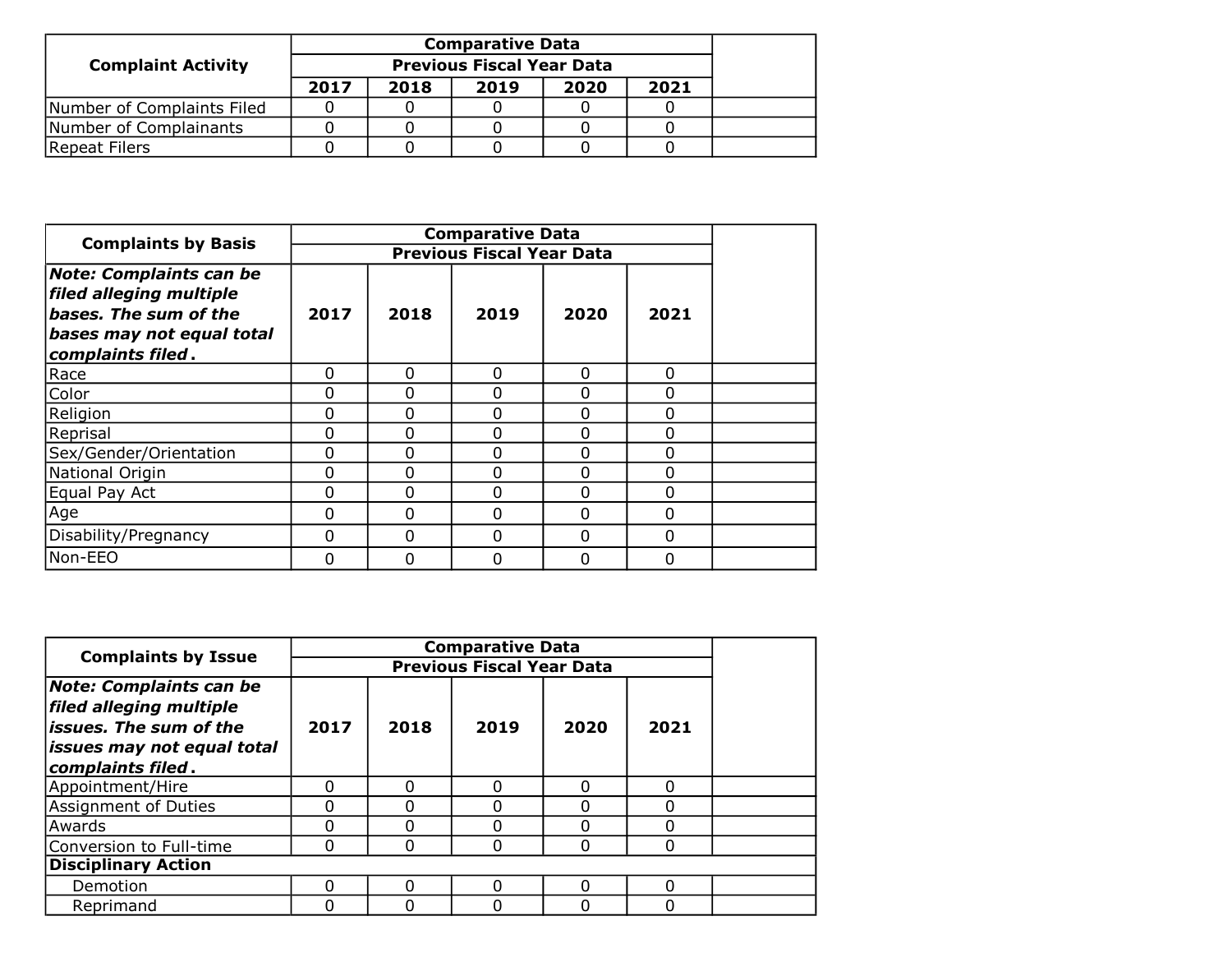| Removal                     | 0 | 0              | $\overline{0}$ | $\overline{0}$ | $\overline{0}$ |  |
|-----------------------------|---|----------------|----------------|----------------|----------------|--|
| Suspension                  | 0 | 0              | 0              | $\overline{0}$ | $\overline{0}$ |  |
| Other                       | 0 | $\overline{0}$ | $\overline{0}$ | $\overline{0}$ | $\overline{0}$ |  |
| Duty Hours                  | 0 | $\mathbf 0$    | $\mathbf 0$    | $\mathbf 0$    | $\mathbf 0$    |  |
| <b>Evaluation Appraisal</b> | 0 | $\overline{0}$ | $\overline{0}$ | $\mathbf 0$    | $\overline{0}$ |  |
| Examination/Test            | 0 | $\overline{0}$ | $\mathbf 0$    | $\overline{0}$ | $\overline{0}$ |  |
| <b>Harassment</b>           |   |                |                |                |                |  |
| Non-Sexual                  | 0 | $\mathbf 0$    | $\mathbf 0$    | $\mathbf 0$    | 0              |  |
| Sexual                      | 0 | $\overline{0}$ | $\overline{0}$ | $\overline{0}$ | $\overline{0}$ |  |
| <b>Medical Examination</b>  | 0 | $\mathbf 0$    | $\mathbf 0$    | $\mathbf 0$    | $\mathbf 0$    |  |
| Pay (Including Overtime)    | 0 | $\overline{0}$ | $\overline{0}$ | $\overline{0}$ | $\overline{0}$ |  |
| Promotion/Non-Selection     | 0 | $\overline{0}$ | $\mathbf 0$    | $\mathbf 0$    | 0              |  |
| Reassignment                |   |                |                |                |                |  |
| Denied                      | 0 | $\mathbf 0$    | $\mathbf 0$    | $\mathbf 0$    | 0              |  |
| Directed                    | 0 | $\mathbf 0$    | $\mathbf 0$    | $\mathbf 0$    | $\mathbf 0$    |  |
| Reasonable Accommodation    | 0 | $\overline{0}$ | $\overline{0}$ | $\mathbf 0$    | $\mathbf 0$    |  |
| Reinstatement               | 0 | $\mathbf 0$    | $\mathbf 0$    | $\mathbf 0$    | $\mathbf 0$    |  |
| Retirement                  | 0 | $\overline{0}$ | $\overline{0}$ | $\overline{0}$ | $\overline{0}$ |  |
| Termination                 | 0 | $\overline{0}$ | $\overline{0}$ | $\overline{0}$ | $\overline{0}$ |  |
| Terms/Conditions of         |   |                |                |                |                |  |
| Employment                  | 0 | $\Omega$       | $\Omega$       | 0              | 0              |  |
| Time and Attendance         | 0 | 0              | $\overline{0}$ | 0              | 0              |  |
| Training                    | 0 | 0              | $\mathbf 0$    | $\mathbf 0$    | $\mathbf 0$    |  |
| Other                       | 0 | 0              | $\mathbf 0$    | $\mathbf 0$    | $\overline{0}$ |  |

|                                                                        |          |          | <b>Comparative Data</b><br><b>Previous Fiscal Year Data</b> |             |              |  |
|------------------------------------------------------------------------|----------|----------|-------------------------------------------------------------|-------------|--------------|--|
| <b>Processing Time</b>                                                 | 2017     | 2018     | 2019                                                        | 2020        | 2021         |  |
| Complaints pending during<br>fiscal year                               | $\Omega$ | 0        | 0                                                           | $\mathbf 0$ | $\Omega$     |  |
| Average number of days in<br>investigation stage                       | $\Omega$ | 0        | 0                                                           | $\mathbf 0$ | $\mathbf 0$  |  |
| Average number of days in<br>final action stage                        | $\Omega$ | $\Omega$ | 0                                                           | $\mathbf 0$ | 0            |  |
| Complaint pending during<br>fiscal year where hearing was<br>requested | $\Omega$ | 0        | 0                                                           | $\mathbf 0$ | $\mathbf{0}$ |  |
| Average number of days in<br>investigation stage                       | $\Omega$ | O        | 0                                                           | 0           | $\Omega$     |  |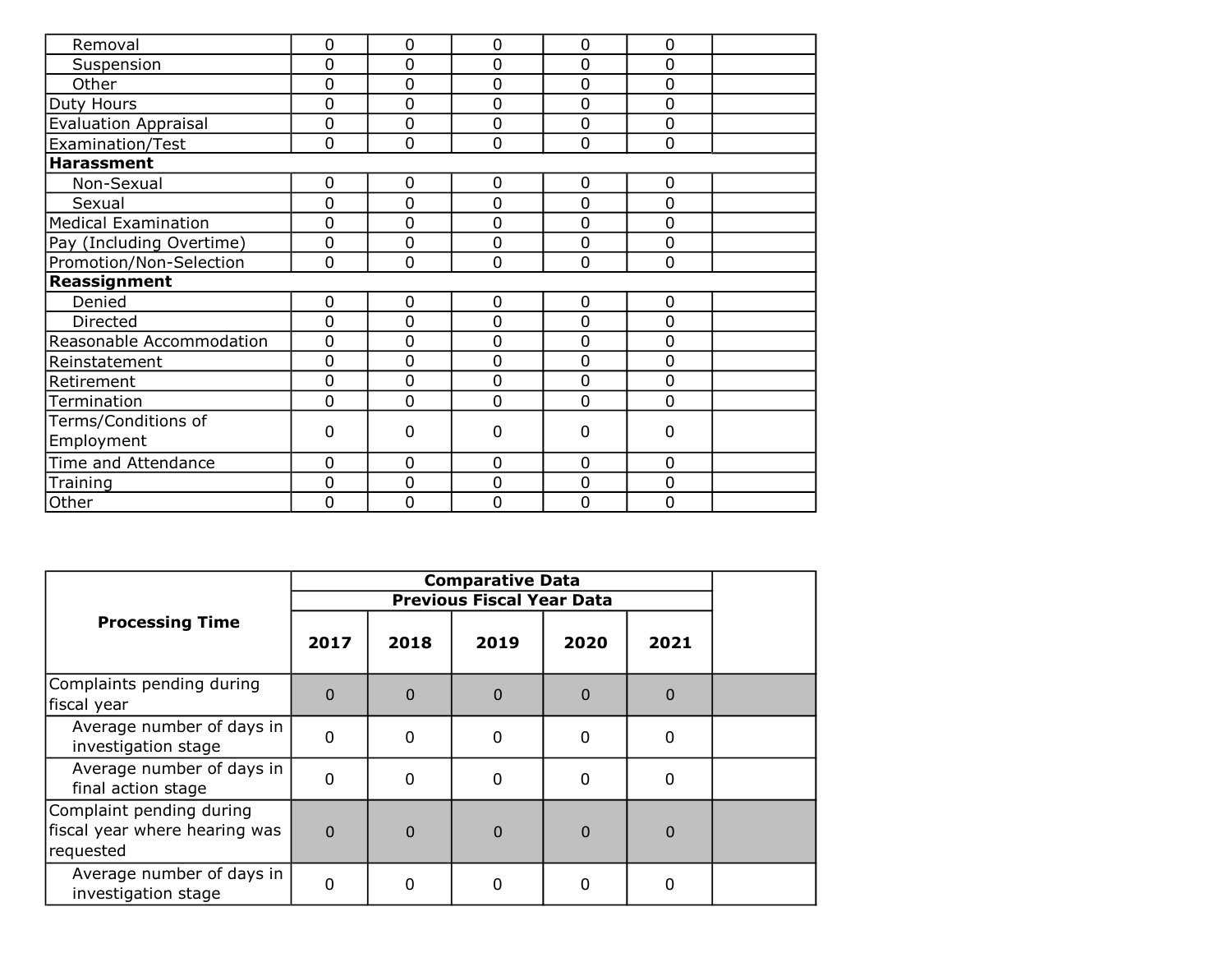| Average number of days in<br>final action stage                            |          |  |   |   |  |
|----------------------------------------------------------------------------|----------|--|---|---|--|
| Complaint pending during<br>fiscal year where hearing was<br>not requested | $\Omega$ |  | 0 | 0 |  |
| Average number of days in<br>investigation stage                           |          |  |   |   |  |
| Average number of days in<br>final action stage                            |          |  |   |   |  |
|                                                                            |          |  |   |   |  |

| <b>Complaints Dismissed by</b>                        |      |      |      |      |      |  |
|-------------------------------------------------------|------|------|------|------|------|--|
| <b>Agency</b>                                         | 2017 | 2018 | 2019 | 2020 | 2021 |  |
| <b>Total Complaints Dismissed</b><br>by Agency        | 0    | 0    | 0    | 0    | 0    |  |
| Average days pending prior to<br>dismissal            | 0    | 0    | 0    | 0    | 0    |  |
| <b>Complaints Withdrawn by</b><br><b>Complainants</b> |      |      |      |      |      |  |
| Total Complaints Withdrawn<br>by Complainants         | 0    | 0    | 0    | 0    | 0    |  |

|                                      | <b>Comparative Data</b> |      |  |  |                                  |  |      |  |      |  |
|--------------------------------------|-------------------------|------|--|--|----------------------------------|--|------|--|------|--|
| <b>Total Final Actions Finding  </b> |                         |      |  |  | <b>Previous Fiscal Year Data</b> |  |      |  |      |  |
| <b>Discrimination</b>                | 2017                    | 2018 |  |  | 2019                             |  | 2020 |  | 2021 |  |
|                                      |                         |      |  |  |                                  |  |      |  |      |  |
| Total Number Findings                |                         |      |  |  |                                  |  |      |  |      |  |
| Without Hearing                      |                         |      |  |  |                                  |  |      |  |      |  |
| With Hearing                         |                         |      |  |  |                                  |  |      |  |      |  |

| Findings of Discrimination<br><b>Rendered by Basis</b> | <b>Comparative Data</b>          |
|--------------------------------------------------------|----------------------------------|
|                                                        | <b>Previous Fiscal Year Data</b> |
|                                                        |                                  |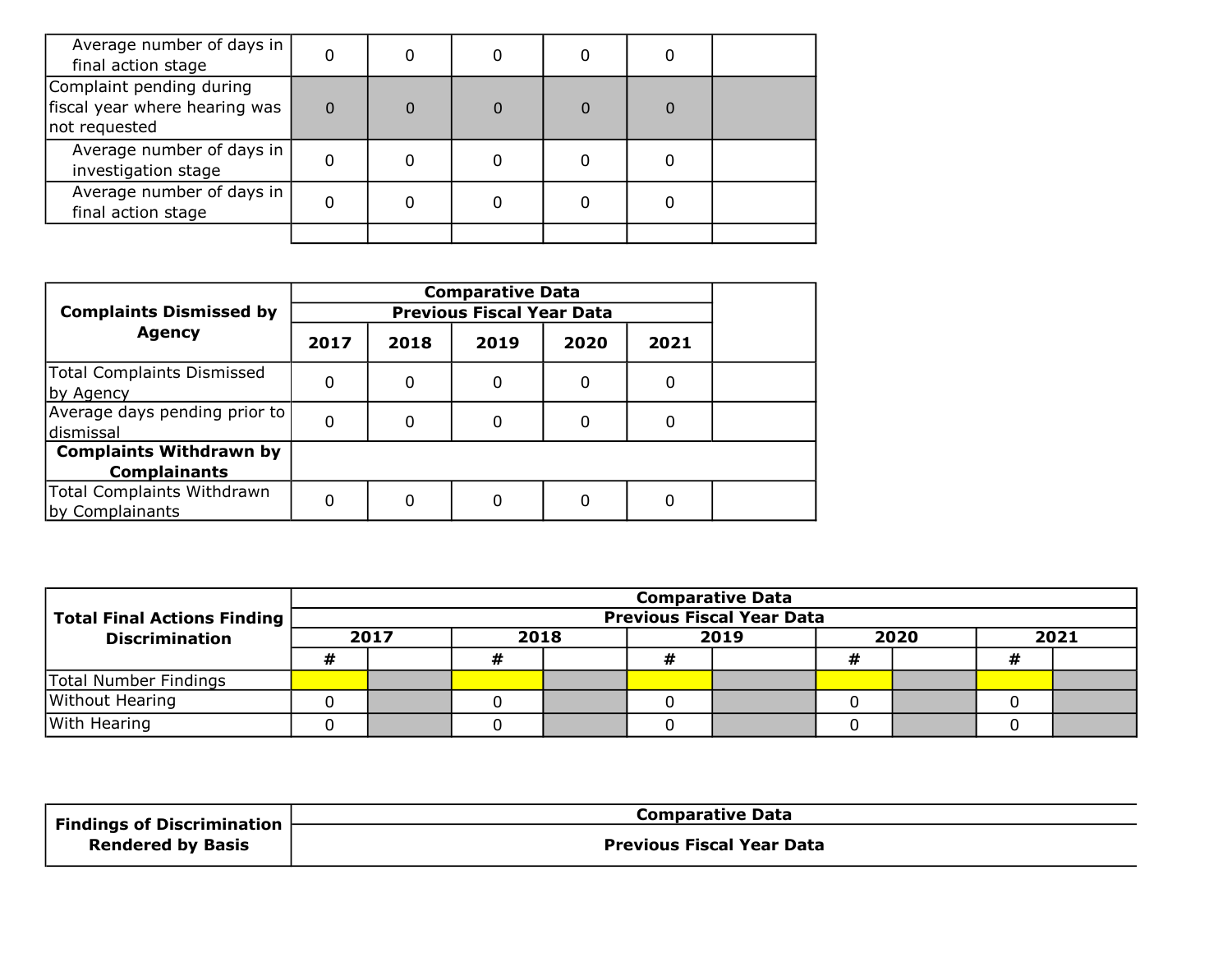| <b>Note: Complaints can be</b><br>filed alleging multiple<br>bases. The sum of the |                     |               |                              |               |                        |               |                     |               |                |               |
|------------------------------------------------------------------------------------|---------------------|---------------|------------------------------|---------------|------------------------|---------------|---------------------|---------------|----------------|---------------|
| bases may not equal total<br>complaints and findings.                              | 2017                |               |                              | 2018          |                        | 2019          |                     | 2020          |                | 2021          |
|                                                                                    | #<br>$\overline{0}$ | $\frac{1}{2}$ | $\pmb{\#}$<br>$\overline{0}$ | $\frac{1}{2}$ | $\#$<br>$\overline{0}$ | $\frac{1}{2}$ | #                   | $\frac{1}{2}$ | $\overline{0}$ | $\frac{0}{0}$ |
| <b>Total Number Findings</b><br>Race                                               | $\mathbf 0$         | 0%            | 0                            | 0%            | 0                      | 0%            | $\overline{0}$<br>0 | 0%            | 0              |               |
| Color                                                                              | 0                   | 0%            | 0                            | 0%            | $\mathbf 0$            | 0%            | 0                   | 0%            | 0              |               |
| Religion                                                                           | 0                   | 0%            | 0                            | 0%            | $\mathbf 0$            | 0%            | 0                   | 0%            | 0              |               |
| Reprisal                                                                           | $\mathbf 0$         | 0%            | 0                            | 0%            | $\mathbf 0$            | 0%            | 0                   | 0%            | 0              |               |
| Sex/Gender/Orientation                                                             | $\mathbf 0$         | 0%            | 0                            | 0%            | $\mathbf 0$            | 0%            | 0                   | 0%            | 0              |               |
| National Origin                                                                    | $\mathbf 0$         | 0%            | 0                            | 0%            | $\mathbf 0$            | 0%            | $\mathbf 0$         | 0%            | 0              |               |
| Equal Pay Act                                                                      | $\mathbf 0$         | 0%            | $\mathbf 0$                  | 0%            | 0                      | 0%            | 0                   | 0%            | 0              |               |
| Age                                                                                | $\mathbf 0$         | 0%            | 0                            | 0%            | $\mathbf 0$            | 0%            | 0                   | 0%            | 0              |               |
| Disability/Pregnancy                                                               | $\mathbf 0$         | 0%            | 0                            | 0%            | 0                      | 0%            | 0                   | 0%            | 0              |               |
| Non-EEO                                                                            | 0                   | 0%            | 0                            | 0%            | $\Omega$               | 0%            | 0                   | 0%            | $\mathbf 0$    |               |
|                                                                                    |                     |               |                              |               |                        |               |                     |               |                |               |
| <b>Findings After Hearing</b>                                                      | $\overline{0}$      |               | $\overline{0}$               |               | $\overline{0}$         |               | $\overline{0}$      |               | $\overline{0}$ |               |
| Race                                                                               | 0                   | 0%            | $\mathbf 0$                  | 0%            | $\mathbf 0$            | 0%            | 0                   | 0%            | 0              |               |
| Color                                                                              | $\mathbf 0$         | 0%            | 0                            | 0%            | $\mathbf 0$            | 0%            | $\mathbf 0$         | 0%            | 0              |               |
| Religion                                                                           | $\mathbf 0$         | 0%            | $\mathbf 0$                  | 0%            | $\mathbf 0$            | 0%            | 0                   | 0%            | $\pmb{0}$      |               |
| Reprisal                                                                           | $\overline{0}$      | 0%            | $\mathbf 0$                  | 0%            | $\mathbf 0$            | 0%            | $\mathbf 0$         | 0%            | $\pmb{0}$      |               |
| Sex/Gender/Orientation                                                             | $\mathbf 0$         | 0%            | 0                            | 0%            | $\pmb{0}$              | 0%            | 0                   | 0%            | 0              |               |
| National Origin                                                                    | $\mathbf 0$         | 0%            | 0                            | 0%            | $\mathbf 0$            | 0%            | 0                   | 0%            | $\pmb{0}$      |               |
| Equal Pay Act                                                                      | $\mathbf 0$         | 0%            | 0                            | 0%            | $\mathbf 0$            | 0%            | 0                   | 0%            | 0              |               |
| Age                                                                                | 0                   | 0%            | 0                            | 0%            | $\mathbf 0$            | 0%            | 0                   | 0%            | 0              |               |
| Disability                                                                         | $\mathbf 0$         | 0%            | 0                            | 0%            | $\mathbf 0$            | 0%            | 0                   | 0%            | 0              |               |
| Non-EEO                                                                            | $\Omega$            | 0%            | $\mathbf 0$                  | 0%            | $\mathbf 0$            | 0%            | 0                   | 0%            | 0              |               |
|                                                                                    |                     |               |                              |               |                        |               |                     |               |                |               |
| <b>Findings Without Hearing</b>                                                    | $\overline{0}$      |               | $\overline{0}$               |               | $\overline{0}$         |               | $\overline{0}$      |               | $\overline{0}$ |               |
| Race                                                                               | $\mathbf 0$         | 0%            | 0                            | 0%            | $\mathbf 0$            | 0%            | 0                   | 0%            | 0              |               |
| Color                                                                              | 0                   | 0%            | 0                            | 0%            | $\mathbf 0$            | 0%            | 0                   | 0%            | 0              |               |
| Religion                                                                           | 0                   | 0%            | 0                            | 0%            | 0                      | 0%            | 0                   | 0%            | 0              |               |
| Reprisal                                                                           | 0                   | 0%            | 0                            | 0%            | $\mathbf 0$            | 0%            | 0                   | 0%            | 0              |               |
| Sex/Gender/Orientation                                                             | $\pmb{0}$           | 0%            | 0                            | 0%            | $\pmb{0}$              | $0\%$         | $\pmb{0}$           | 0%            | 0              |               |
| National Origin                                                                    | $\pmb{0}$           | $0\%$         | 0                            | $0\%$         | 0                      | $0\%$         | $\pmb{0}$           | 0%            | 0              |               |
| Equal Pay Act                                                                      | $\pmb{0}$           | $0\%$         | 0                            | $0\%$         | 0                      | $0\%$         | $\pmb{0}$           | 0%            | 0              |               |
| Age                                                                                | $\mathbf 0$         | $0\%$         | 0                            | $0\%$         | 0                      | $0\%$         | 0                   | 0%            | 0              |               |
| Disability/Pregnancy                                                               | $\pmb{0}$           | $0\%$         | 0                            | $0\%$         | $\pmb{0}$              | $0\%$         | $\pmb{0}$           | 0%            | $\pmb{0}$      |               |
| Non-EEO                                                                            | 0                   | $0\%$         | 0                            | $0\%$         | $\mathbf 0$            | $0\%$         | $\mathbf 0$         | $0\%$         | 0              |               |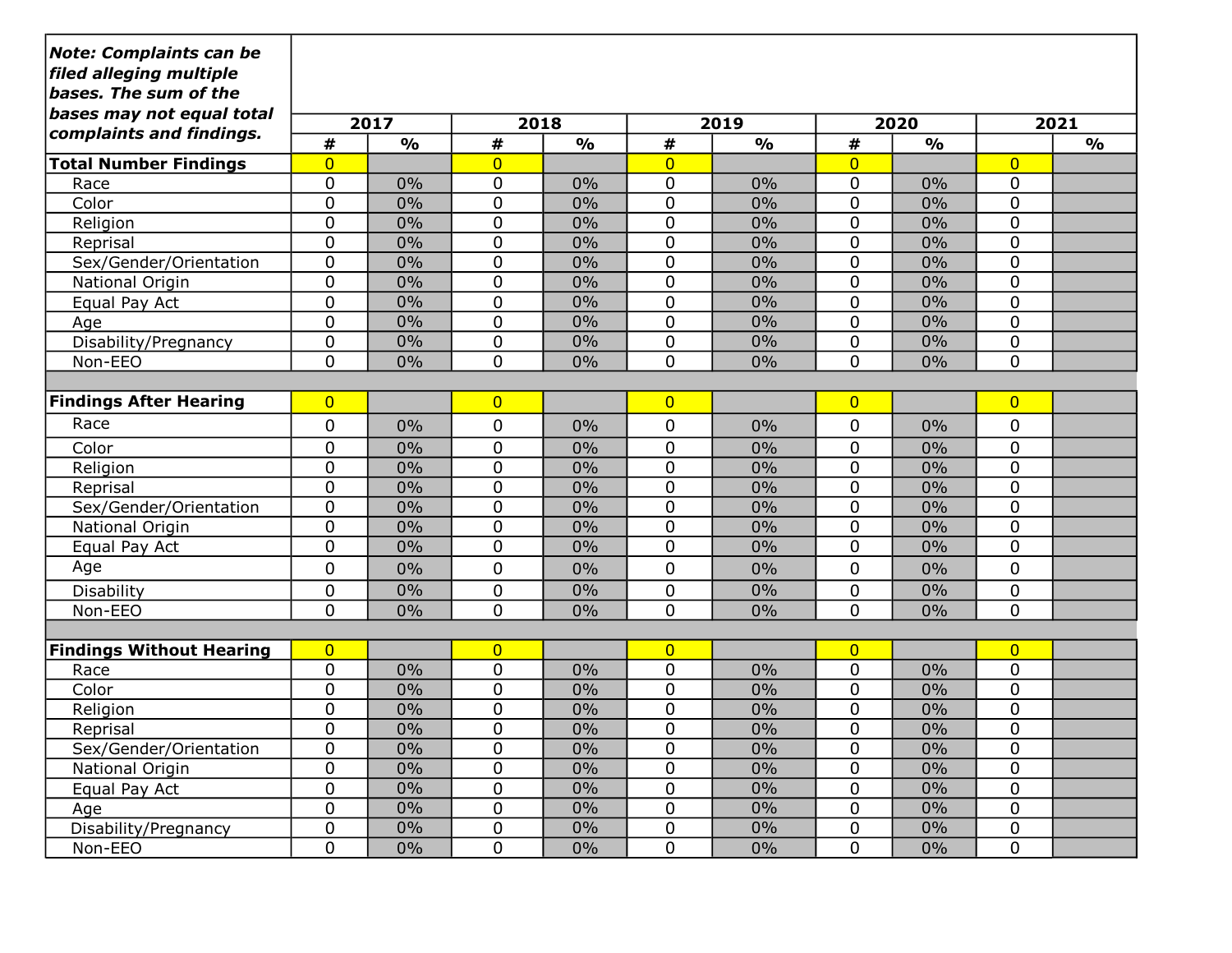| <b>Findings of Discrimination</b> | <b>Comparative Data</b><br><b>Previous Fiscal Year Data</b> |               |                |               |                |               |                  |               |                |               |  |  |
|-----------------------------------|-------------------------------------------------------------|---------------|----------------|---------------|----------------|---------------|------------------|---------------|----------------|---------------|--|--|
| <b>Rendered by Issue</b>          | 2017                                                        |               |                | 2018          | 2019           |               | 2020             |               | 2021           |               |  |  |
|                                   | #                                                           | $\frac{O}{O}$ | #              | $\frac{0}{0}$ | $\pmb{\#}$     | $\frac{0}{0}$ | #                | $\frac{1}{2}$ | #              | $\frac{0}{0}$ |  |  |
| <b>Total Number Findings</b>      | $\overline{0}$                                              |               | $\overline{0}$ |               | $\overline{0}$ |               | $\overline{0}$   |               | $\overline{0}$ |               |  |  |
| Appointment/Hire                  | $\mathbf 0$                                                 | 0%            | $\mathbf 0$    | 0%            | $\mathbf 0$    | 0%            | $\overline{0}$   | 0%            | 0              |               |  |  |
| Assignment of Duties              | $\mathbf 0$                                                 | 0%            | 0              | 0%            | $\mathbf 0$    | 0%            | 0                | 0%            | 0              |               |  |  |
| Awards                            | $\mathbf 0$                                                 | 0%            | $\mathbf 0$    | 0%            | $\mathbf 0$    | 0%            | $\mathbf 0$      | 0%            | 0              |               |  |  |
| Conversion to Full-time           | $\mathbf 0$                                                 | 0%            | 0              | 0%            | $\mathbf 0$    | 0%            | 0                | 0%            | 0              |               |  |  |
| <b>Disciplinary Action</b>        | $\mathbf 0$                                                 | 0%            | 0              | 0%            | $\mathbf 0$    | 0%            | $\mathbf 0$      | 0%            | 0              |               |  |  |
| Demotion                          | $\mathbf 0$                                                 | 0%            | 0              | 0%            | $\mathbf 0$    | 0%            | 0                | 0%            | 0              |               |  |  |
| Reprimand                         | $\mathbf 0$                                                 | 0%            | 0              | 0%            | $\mathbf 0$    | 0%            | $\mathbf 0$      | 0%            | 0              |               |  |  |
| Suspension                        | $\mathbf 0$                                                 | 0%            | $\mathbf 0$    | 0%            | $\mathbf 0$    | 0%            | 0                | 0%            | 0              |               |  |  |
| Removal                           | $\mathbf 0$                                                 | 0%            | $\overline{0}$ | 0%            | $\mathbf 0$    | $0\%$         | $\overline{0}$   | 0%            | $\overline{0}$ |               |  |  |
| Other                             | $\mathbf 0$                                                 | 0%            | 0              | 0%            | $\mathbf 0$    | 0%            | $\mathbf 0$      | 0%            | 0              |               |  |  |
| Duty Hours                        | $\mathbf 0$                                                 | 0%            | $\overline{0}$ | 0%            | $\mathbf 0$    | 0%            | $\mathbf 0$      | 0%            | $\mathbf 0$    |               |  |  |
| <b>Evaluation Appraisal</b>       | $\mathbf 0$                                                 | 0%            | 0              | 0%            | $\mathbf 0$    | 0%            | 0                | 0%            | 0              |               |  |  |
| Examination/Test                  | $\mathbf 0$                                                 | 0%            | 0              | 0%            | $\mathbf 0$    | 0%            | $\mathbf 0$      | 0%            | 0              |               |  |  |
| Harassment                        | $\mathbf 0$                                                 | 0%            | 0              | 0%            | $\mathbf 0$    | 0%            | 0                | 0%            | 0              |               |  |  |
| Non-Sexual                        | $\mathbf 0$                                                 | 0%            | $\mathbf 0$    | 0%            | $\mathbf 0$    | 0%            | 0                | 0%            | 0              |               |  |  |
| Sexual                            | $\mathbf 0$                                                 | 0%            | $\mathbf 0$    | 0%            | $\mathbf 0$    | 0%            | $\Omega$         | 0%            | 0              |               |  |  |
| <b>Medical Examination</b>        | $\mathbf 0$                                                 | 0%            | 0              | 0%            | 0              | $0\%$         | 0                | 0%            | 0              |               |  |  |
| Pay (Including Overtime)          | $\mathbf 0$                                                 | 0%            | 0              | 0%            | $\mathbf 0$    | 0%            | 0                | 0%            | 0              |               |  |  |
| Promotion/Non-Selection           | $\mathbf 0$                                                 | 0%            | $\mathbf 0$    | 0%            | $\mathbf 0$    | 0%            | 0                | 0%            | 0              |               |  |  |
| Reassignment                      | $\mathbf 0$                                                 | 0%            | 0              | 0%            | $\mathbf 0$    | 0%            | $\boldsymbol{0}$ | 0%            | 0              |               |  |  |
| Denied                            | $\mathbf 0$                                                 | 0%            | $\mathbf{0}$   | 0%            | $\mathbf 0$    | 0%            | $\overline{0}$   | 0%            | $\mathbf 0$    |               |  |  |
| Directed                          | $\mathbf 0$                                                 | 0%            | $\mathbf 0$    | 0%            | $\mathbf 0$    | 0%            | 0                | 0%            | 0              |               |  |  |
| Reasonable Accommodation          | $\mathbf 0$                                                 | 0%            | 0              | 0%            | $\mathbf 0$    | 0%            | $\overline{0}$   | 0%            | 0              |               |  |  |
| Reinstatement                     | $\mathbf 0$                                                 | 0%            | 0              | 0%            | $\mathbf 0$    | $0\%$         | $\mathbf 0$      | 0%            | 0              |               |  |  |
| Retirement                        | $\mathbf 0$                                                 | 0%            | $\mathbf 0$    | 0%            | $\mathbf 0$    | 0%            | 0                | 0%            | 0              |               |  |  |
| Termination                       | $\mathbf 0$                                                 | 0%            | 0              | 0%            | 0              | 0%            | 0                | 0%            | 0              |               |  |  |
| Terms/Conditions of               | $\mathbf 0$                                                 | 0%            | $\mathbf 0$    | 0%            | $\mathbf 0$    | 0%            | $\overline{0}$   | 0%            | 0              |               |  |  |
| Time and Attendance               | $\mathbf 0$                                                 | $0\%$         | 0              | 0%            | $\mathbf 0$    | 0%            | $\pmb{0}$        | 0%            | 0              |               |  |  |
| Training                          | $\mathbf 0$                                                 | $0\%$         | $\overline{0}$ | $0\%$         | $\Omega$       | $0\%$         | 0                | 0%            | $\mathbf 0$    |               |  |  |
| Other                             | $\mathbf 0$                                                 | $0\%$         | $\mathbf 0$    | $0\%$         | $\mathbf 0$    | $0\%$         | 0                | $0\%$         | 0              |               |  |  |
|                                   |                                                             |               |                | $\Omega$      |                |               |                  |               |                |               |  |  |
| <b>Findings After Hearing</b>     | $\overline{0}$                                              |               | $\overline{0}$ |               | $\overline{0}$ |               | $\overline{0}$   |               | $\overline{0}$ |               |  |  |
| Appointment/Hire                  | $\mathbf 0$                                                 | $0\%$         | 0              | $0\%$         | $\mathbf 0$    | 0%            | 0                | 0%            | 0              |               |  |  |
| Assignment of Duties              | $\mathbf 0$                                                 | $0\%$         | 0              | $0\%$         | $\mathbf 0$    | $0\%$         | 0                | $0\%$         | 0              |               |  |  |
| Awards                            | $\pmb{0}$                                                   | $0\%$         | 0              | $0\%$         | $\mathbf 0$    | $0\%$         | 0                | $0\%$         | 0              |               |  |  |
| Conversion to Full-time           | $\mathbf 0$                                                 | $0\%$         | $\mathbf 0$    | $0\%$         | $\mathbf 0$    | $0\%$         | 0                | $0\%$         | 0              |               |  |  |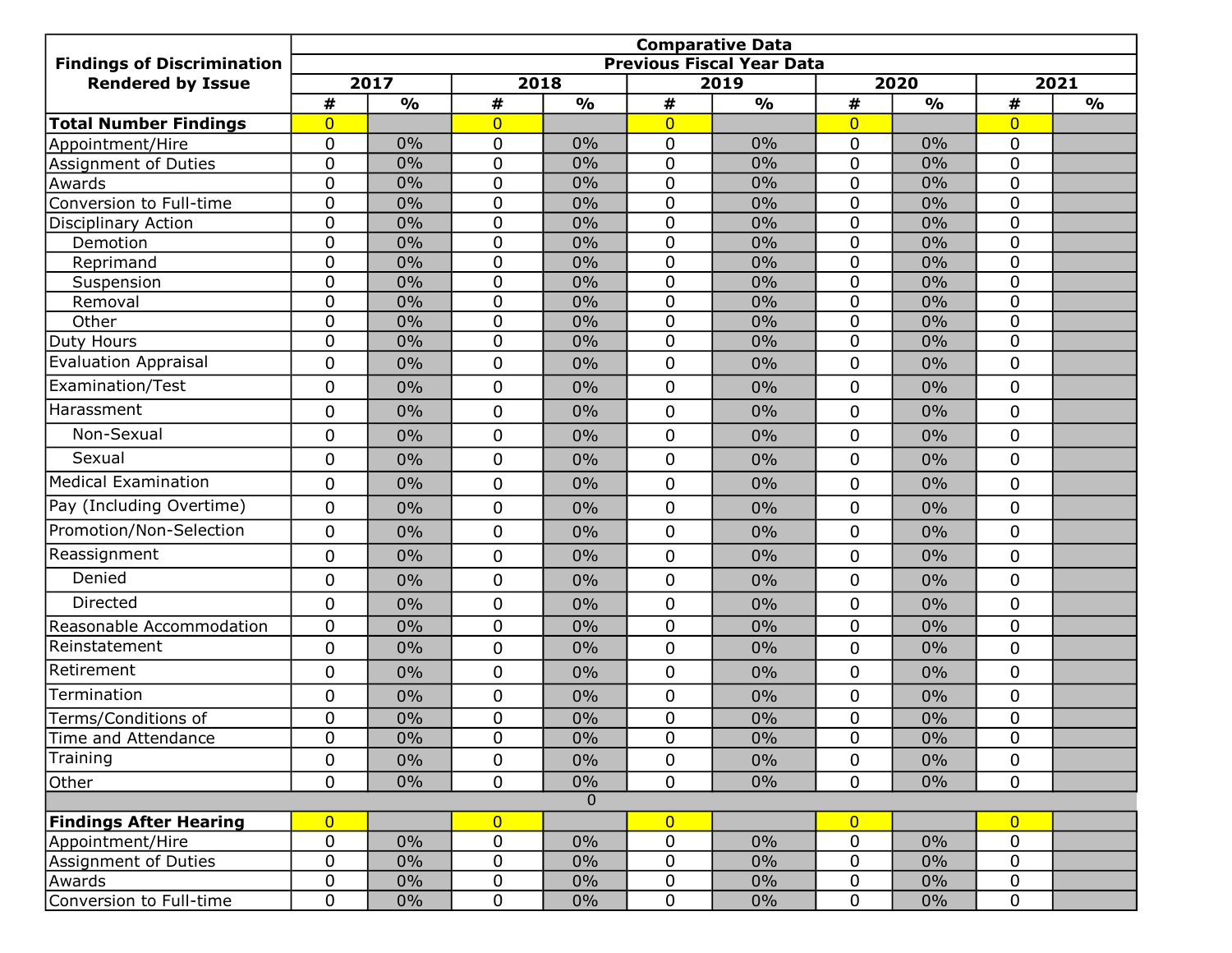| Disciplinary Action               |                |       |                |                |                |       |                  |       |                  |  |
|-----------------------------------|----------------|-------|----------------|----------------|----------------|-------|------------------|-------|------------------|--|
| Demotion                          | $\mathbf 0$    | 0%    | 0              | 0%             | 0              | 0%    | 0                | 0%    | 0                |  |
| Reprimand                         | $\mathbf 0$    | 0%    | 0              | 0%             | 0              | 0%    | 0                | 0%    | 0                |  |
| Suspension                        | 0              | 0%    | $\pmb{0}$      | 0%             | $\pmb{0}$      | 0%    | $\mathbf 0$      | 0%    | $\boldsymbol{0}$ |  |
| Removal                           | $\pmb{0}$      | 0%    | 0              | 0%             | 0              | 0%    | $\boldsymbol{0}$ | 0%    | 0                |  |
| Other                             | $\mathbf 0$    | 0%    | 0              | 0%             | 0              | 0%    | $\mathbf 0$      | 0%    | 0                |  |
| <b>Evaluation Appraisal</b>       | $\pmb{0}$      | 0%    | 0              | 0%             | 0              | 0%    | 0                | 0%    | 0                |  |
| Examination/Test                  | $\pmb{0}$      | 0%    | $\pmb{0}$      | 0%             | 0              | 0%    | $\mathbf 0$      | 0%    | 0                |  |
| Harassment                        |                |       |                |                |                |       |                  |       |                  |  |
| Non-Sexual                        | $\mathbf 0$    | 0%    | 0              | 0%             | 0              | 0%    | 0                | 0%    | 0                |  |
| Sexual                            | 0              | 0%    | 0              | 0%             | $\mathbf 0$    | 0%    | 0                | 0%    | 0                |  |
| Medical Examination               | $\mathbf 0$    | 0%    | 0              | 0%             | 0              | $0\%$ | $\mathbf 0$      | 0%    | 0                |  |
| Pay (Including Overtime)          | 0              | 0%    | 0              | 0%             | 0              | 0%    | 0                | 0%    | 0                |  |
| Promotion/Non-Selection           | $\mathbf 0$    | 0%    | 0              | 0%             | 0              | 0%    | $\boldsymbol{0}$ | 0%    | 0                |  |
| Reassignment                      |                |       |                |                |                |       |                  |       |                  |  |
| Denied                            | 0              | 0%    | 0              | 0%             | 0              | 0%    | 0                | 0%    | 0                |  |
| Directed                          | $\mathbf 0$    | 0%    | 0              | 0%             | 0              | 0%    | 0                | 0%    | 0                |  |
| Reasonable Accommodation          | $\pmb{0}$      | 0%    | 0              | 0%             | 0              | 0%    | $\boldsymbol{0}$ | 0%    | 0                |  |
| Reinstatement                     | $\pmb{0}$      | 0%    | 0              | 0%             | 0              | 0%    | 0                | 0%    | 0                |  |
| Retirement                        | $\pmb{0}$      | 0%    | 0              | 0%             | 0              | 0%    | $\mathbf 0$      | 0%    | 0                |  |
| Termination                       | $\pmb{0}$      | 0%    | 0              | 0%             | 0              | 0%    | 0                | 0%    | 0                |  |
| Terms/Conditions of<br>Employment | $\mathbf 0$    | 0%    | 0              | 0%             | 0              | 0%    | 0                | 0%    | 0                |  |
| Time and Attendance               | $\mathbf 0$    | 0%    | 0              | 0%             | $\mathbf 0$    | 0%    | 0                | 0%    | 0                |  |
| Training                          | $\pmb{0}$      | 0%    | 0              | 0%             | 0              | 0%    | 0                | 0%    | 0                |  |
| Other                             | $\mathbf 0$    | 0%    | 0              | 0%             | 0              | 0%    | $\overline{0}$   | 0%    | 0                |  |
|                                   |                |       |                | $\overline{0}$ |                |       |                  |       |                  |  |
| <b>Findings Without Hearing</b>   | $\overline{0}$ |       | $\overline{0}$ |                | $\overline{0}$ |       | $\overline{0}$   |       | $\overline{0}$   |  |
| Appointment/Hire                  | $\pmb{0}$      | 0%    | 0              | 0%             | 0              | 0%    | 0                | 0%    | 0                |  |
| Assignment of Duties              | $\pmb{0}$      | 0%    | 0              | 0%             | 0              | 0%    | 0                | 0%    | 0                |  |
| Awards                            | $\mathbf 0$    | $0\%$ | $\mathbf 0$    | $0\%$          | $\mathbf 0$    | 0%    | $\pmb{0}$        | 0%    | $\mathbf 0$      |  |
| Conversion to Full-time           | $\mathbf 0$    | $0\%$ | 0              | 0%             | 0              | $0\%$ | 0                | $0\%$ | 0                |  |
| <b>Disciplinary Action</b>        |                |       |                |                |                |       |                  |       |                  |  |
| Demotion                          | $\mathbf 0$    | $0\%$ | 0              | $0\%$          | $\mathbf 0$    | $0\%$ | $\mathbf 0$      | 0%    | $\mathbf 0$      |  |
| Reprimand                         | 0              | $0\%$ | 0              | $0\%$          | $\mathbf 0$    | $0\%$ | 0                | $0\%$ | 0                |  |
| Suspension                        | $\pmb{0}$      | $0\%$ | $\mathbf 0$    | $0\%$          | $\mathbf 0$    | $0\%$ | 0                | $0\%$ | 0                |  |
| Removal                           | $\pmb{0}$      | $0\%$ | 0              | $0\%$          | $\mathbf 0$    | 0%    | 0                | $0\%$ | 0                |  |
| Other                             | 0              | $0\%$ | $\mathbf 0$    | $0\%$          | $\mathbf 0$    | $0\%$ | 0                | $0\%$ | 0                |  |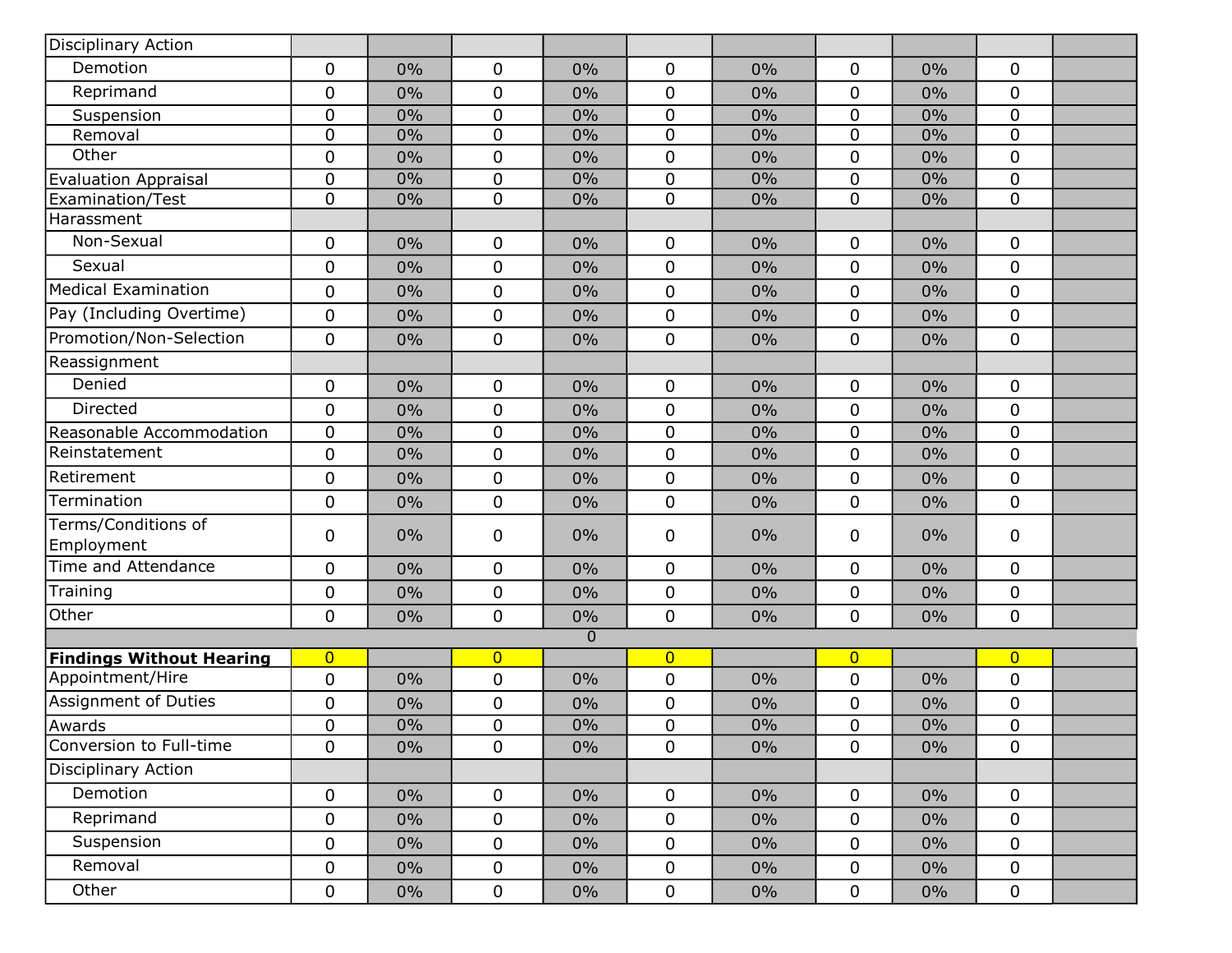| Duty Hours                        | 0 | $0\%$ | 0 | 0%    | $\Omega$    | $0\%$ | 0           | 0%    | 0                |  |
|-----------------------------------|---|-------|---|-------|-------------|-------|-------------|-------|------------------|--|
| <b>Evaluation Appraisal</b>       | 0 | $0\%$ | 0 | $0\%$ | $\mathbf 0$ | 0%    | 0           | $0\%$ | 0                |  |
| <b>Examination/Test</b>           | 0 | $0\%$ | 0 | $0\%$ | $\mathbf 0$ | $0\%$ | 0           | $0\%$ | 0                |  |
| Harassment                        |   |       |   |       |             |       |             |       |                  |  |
| Non-Sexual                        | 0 | $0\%$ | 0 | 0%    | $\mathbf 0$ | $0\%$ | 0           | 0%    | $\mathbf 0$      |  |
| Sexual                            | 0 | $0\%$ | 0 | $0\%$ | $\mathbf 0$ | $0\%$ | 0           | 0%    | 0                |  |
| <b>Medical Examination</b>        | 0 | $0\%$ | 0 | $0\%$ | $\mathbf 0$ | 0%    | 0           | 0%    | 0                |  |
| Pay (Including Overtime)          | 0 | $0\%$ | 0 | $0\%$ | 0           | $0\%$ | 0           | $0\%$ | 0                |  |
| Promotion/Non-Selection           | 0 | $0\%$ | 0 | 0%    | $\mathbf 0$ | $0\%$ | 0           | $0\%$ | 0                |  |
| Reassignment                      |   |       |   |       |             |       |             |       |                  |  |
| Denied                            | 0 | $0\%$ | 0 | 0%    | $\mathbf 0$ | 0%    | 0           | $0\%$ | 0                |  |
| Directed                          | 0 | $0\%$ | 0 | $0\%$ | $\mathbf 0$ | 0%    | 0           | 0%    | 0                |  |
| Reasonable Accommodation          | 0 | $0\%$ | 0 | 0%    | $\Omega$    | $0\%$ | 0           | 0%    | 0                |  |
| Reinstatement                     | 0 | $0\%$ | 0 | 0%    | $\mathbf 0$ | $0\%$ | 0           | 0%    | 0                |  |
| Retirement                        | 0 | $0\%$ | 0 | 0%    | $\mathbf 0$ | 0%    | $\mathbf 0$ | 0%    | $\mathbf 0$      |  |
| Termination                       | 0 | $0\%$ | 0 | $0\%$ | $\mathbf 0$ | $0\%$ | 0           | 0%    | 0                |  |
| Terms/Conditions of<br>Employment | 0 | $0\%$ | 0 | 0%    | 0           | 0%    | 0           | 0%    | 0                |  |
| Time and Attendance               | 0 | $0\%$ | 0 | $0\%$ | $\mathbf 0$ | 0%    | 0           | 0%    | 0                |  |
| Training                          | 0 | $0\%$ | 0 | 0%    | $\mathbf 0$ | $0\%$ | 0           | 0%    | 0                |  |
| Other                             | 0 | $0\%$ | 0 | 0%    | 0           | $0\%$ | 0           | 0%    | $\boldsymbol{0}$ |  |

| <b>Pending Complaints Filed</b>                         |      |              |      |          |          |  |
|---------------------------------------------------------|------|--------------|------|----------|----------|--|
| in Previous Fiscal Years by                             |      |              |      |          |          |  |
| <b>Status</b>                                           | 2017 | 2018         | 2019 | 2020     | 2021     |  |
| Total complaints from<br>previous Fiscal Years          | 0    | 0            | 0    | 0        | 0        |  |
| Total Complainants                                      | O    | <sup>0</sup> | 0    | 0        | 0        |  |
| 10                                                      |      |              |      |          |          |  |
| Investigation                                           | n    |              |      | 0        | O        |  |
| Hearing                                                 | ი    |              |      | 0        | 0        |  |
| <b>Final Action</b>                                     | ი    |              |      | $\Omega$ | $\Omega$ |  |
| Appeal with EEOC Office of<br><b>Federal Operations</b> |      |              |      | 0        | 0        |  |